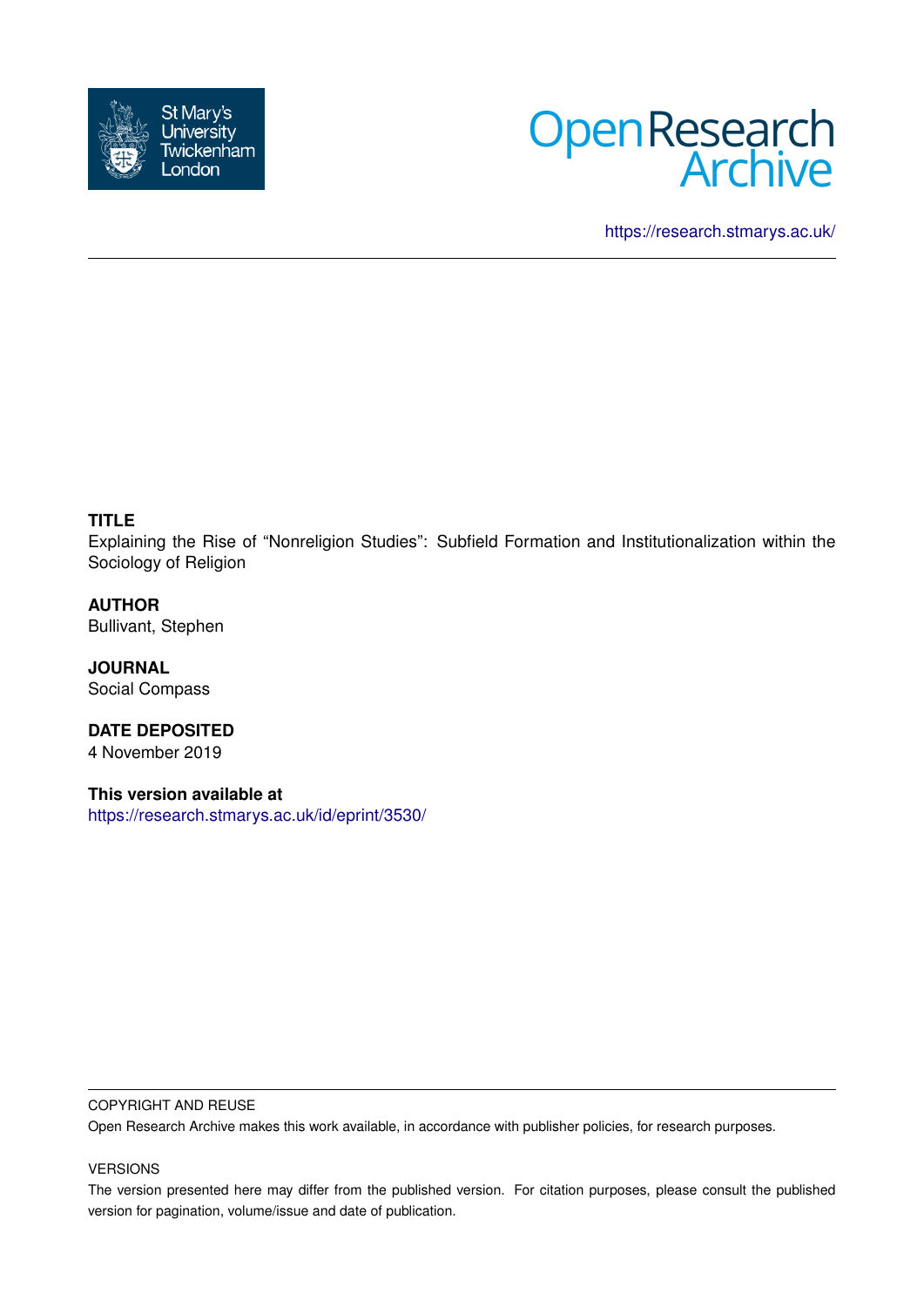# **Explaining the rise of 'Nonreligion Studies': Subfield formation and institutionalization within the sociology of religion**

## **Stephen Bullivant Professor of Theology and the Sociology of Religion, St Mary's University, UK**

St Mary's University, Waldegrave Road, Twickenham, TW1 4SX, UNITED KINGDOM [stephen.bullivant@stmarys.ac.uk](mailto:stephen.bullivant@stmarys.ac.uk)**;** +44 20 8240 4185

**Funding:** This work was supported by the John Templeton Foundation, as part of the 'Understanding Unbelief' project (grant ID: 60624).

**Acknowledgements:** I am grateful to Prof. Steve Fuller and Dr Steven Kettell for their comments on a draft of this paper.

# **ABSTRACT**

As recently as 2008, a major reference work in the sociology of religion could (correctly) describe the study of atheism, secularity, and nonreligion as 'meager, fragmentary, and unappreciated'. Only a decade later, this situation has been radically transformed. Not only is there a substantial, ever-growing, and constantly diversifying (methodologically, theoretically, geographically) research literature, but 'nonreligion studies' now possesses a full 'academic architecture' of conferences, journals, monograph series, professional communities, and grant successes. Over this period, the study of nonreligion has become increasingly institutionalized as an established subfield of the sociology of religion. This has not simply come about by magic. On the contrary, there are very good sociological reasons **i)** why, for over a century, nonreligion failed to take off (outside of certain, telling milieux) as an area of sustained sociological interest; and **ii)** why and how this has – seemingly so rapidly – changed.

## **KEYWORDS**

## **Nonreligion; subfield; institutionalization; atheism; secularity**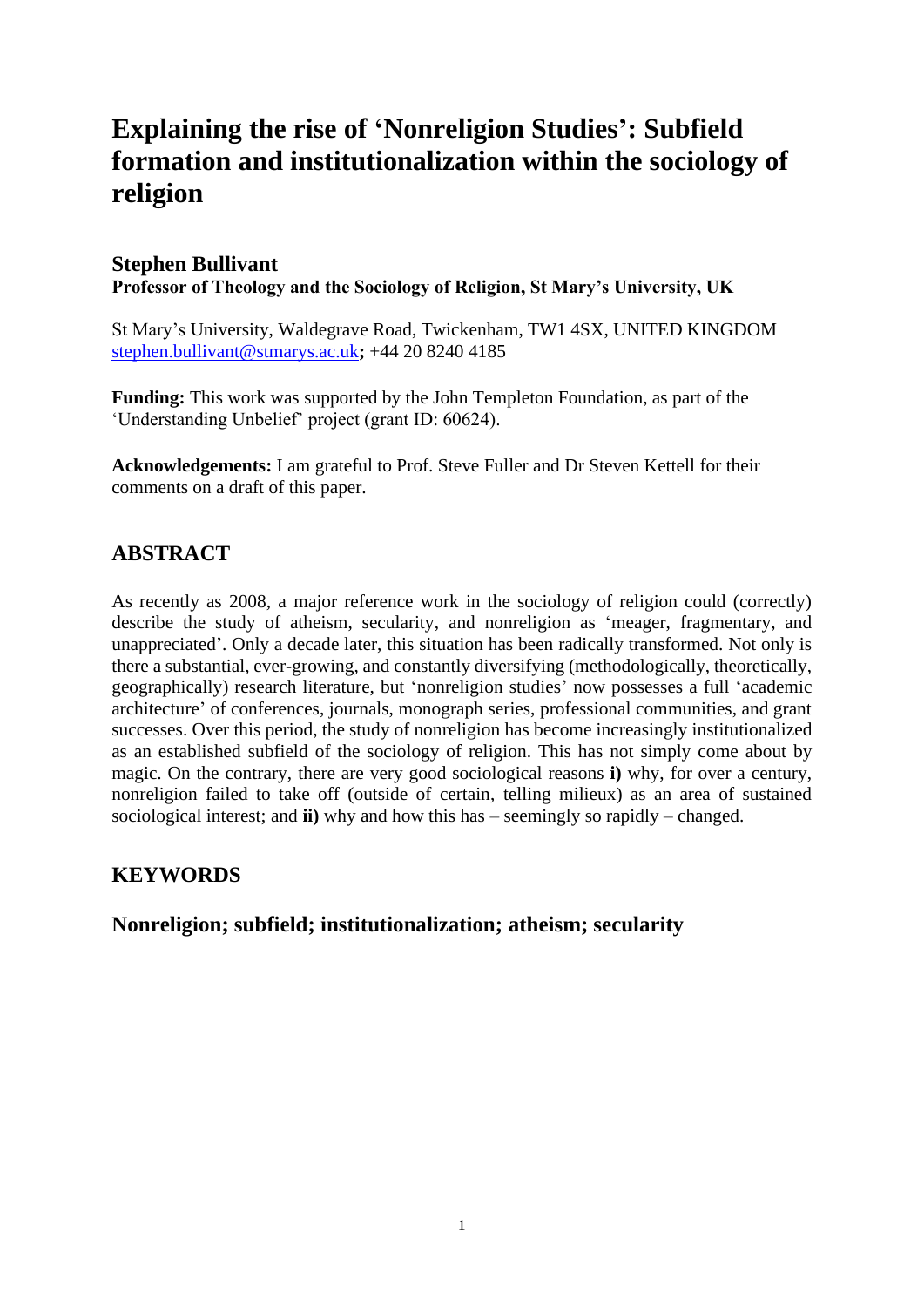## **INTRODUCTION: TOWARD A SOCIOLOGY OF THE SOCIOLOGY OF NONRELIGION**

'No tradition for the sociological study of irreligion as yet exists and this book has been written in the hope that it will help to stimulate the development of just such a tradition' (1971: vii). So begins Colin Campbell's landmark *Toward a Sociology of Irreligion*. That his hope was not immediately granted is evident from the opening of the entry on 'Atheism' in *The Oxford Handbook of the Sociology of Religion*, published 37 years later: 'While the research literature in the social science of religion is vast, the study of irreligion remains meager, fragmentary, and unappreciated' (Bainbridge, 2008: 319).

A mere five years later, however, Campbell's book had become 'canonised as a foundational text […], called upon to foreground and legitimise the new-wave sociology of irreligion' (Lee, 2013: loc. 180). As Campbell himself observed in the preface to a reissued edition:

Quite how long the wait would be before my hopes would be realised is rather starkly illustrated by the citation data for the book. […] *Toward a Sociology of Irreligion* was cited a mere five times between its publication […] and 2006; in other words about once every seven years. However, by 2011 it had been cited some 86 times […] evidence that my hope that the work might spark an interest in the study of irreligion was perhaps being realised after all.  $(2013:$  loc.  $102)^1$ 

From the vantage point of 2019, we may speak far less tentatively: the social-scientific study of irreligion, albeit now rebranded as the 'more or less synonymous' (Lee, 2012: 137 n. 1) *nonreligion*, is now firmly established. 'Nonreligion', a relatively recent academic coinage, is a deliberately broad term – 'a general definition that qualifies it as the master or defining concept for the field' (ibid.: 130) – that principally refers to 'Phenomena primarily identified in contrast to religion, including but not limited to those rejecting religion' (Bullivant and Lee, 2016). It thus includes a wide range of social and cultural manifestations of atheism,

<sup>&</sup>lt;sup>1</sup> Using GoogleScholar's citation data, the book was cited a further 133 times between 2012 and June 2019.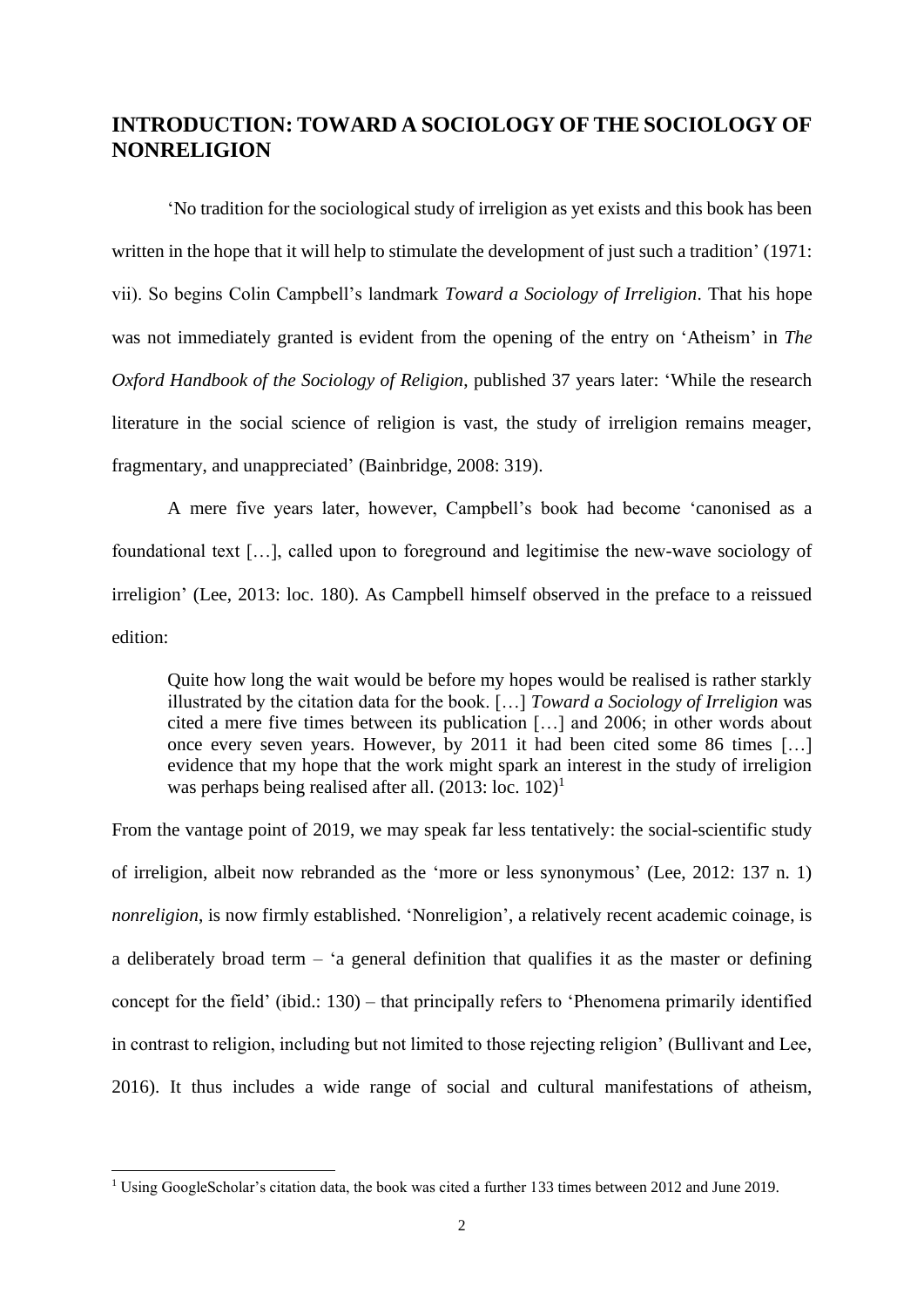agnosticism, indifference, nonreligiosity (e.g., religious non-practice and non-affiliation), secularity, and other 'religion-adjacent' topics. Despite first appearances, therefore, nonreligion is a proper object of enquiry for students of *religion*. To draw an analogy here: such varied phenomena as declining voter turnout or party membership, political indifference or apathy, or the growth of so-called 'anti-political' ideas or social movements – all things that one might, if so inclined, meaningfully group together under the broad label of *non-politics* – are of obvious and legitimate interest to political scientists. Likewise, in the realms of medical research and practice, it would be a strange (and moreover unemployable) fertility specialist who claimed that issues relating to infertility are, *ipso facto*, outside of his or her sphere of interest.

The article explores the history of nonreligion within the social-scientific study of religion. (Although sociology will be my main focus here, this story cannot easily be separated from the parallel and often-intertwined stories that could equally be told from the perspectives of psychology, social and cognitive anthropology, history, and political science.) My aims are threefold: i) to explain nonreligious topics' general lack of direct attention throughout most of the twentieth century – albeit with notable, and telling, exceptions – within the wider field(s); ii) given this long-established tradition, then to make sense of the sudden invigoration of interest and serious engagement the beginning of the twenty-first; and iii) to narrate the successful establishment of 'nonreligion studies' as a recognized subfield over the previous decade or so, through adapting some of Talcott Parsons' insights on 'institutionalization', Robert K. Merton's theories of academic discipline/field formation, and drawing some instructive parallels to the earlier emergence and establishment of New Religious Movement (NRM) studies. Taken together, these three sections constitute an exercise in 'the sociology of sociology' (cf. Curtis and Petras, 1972).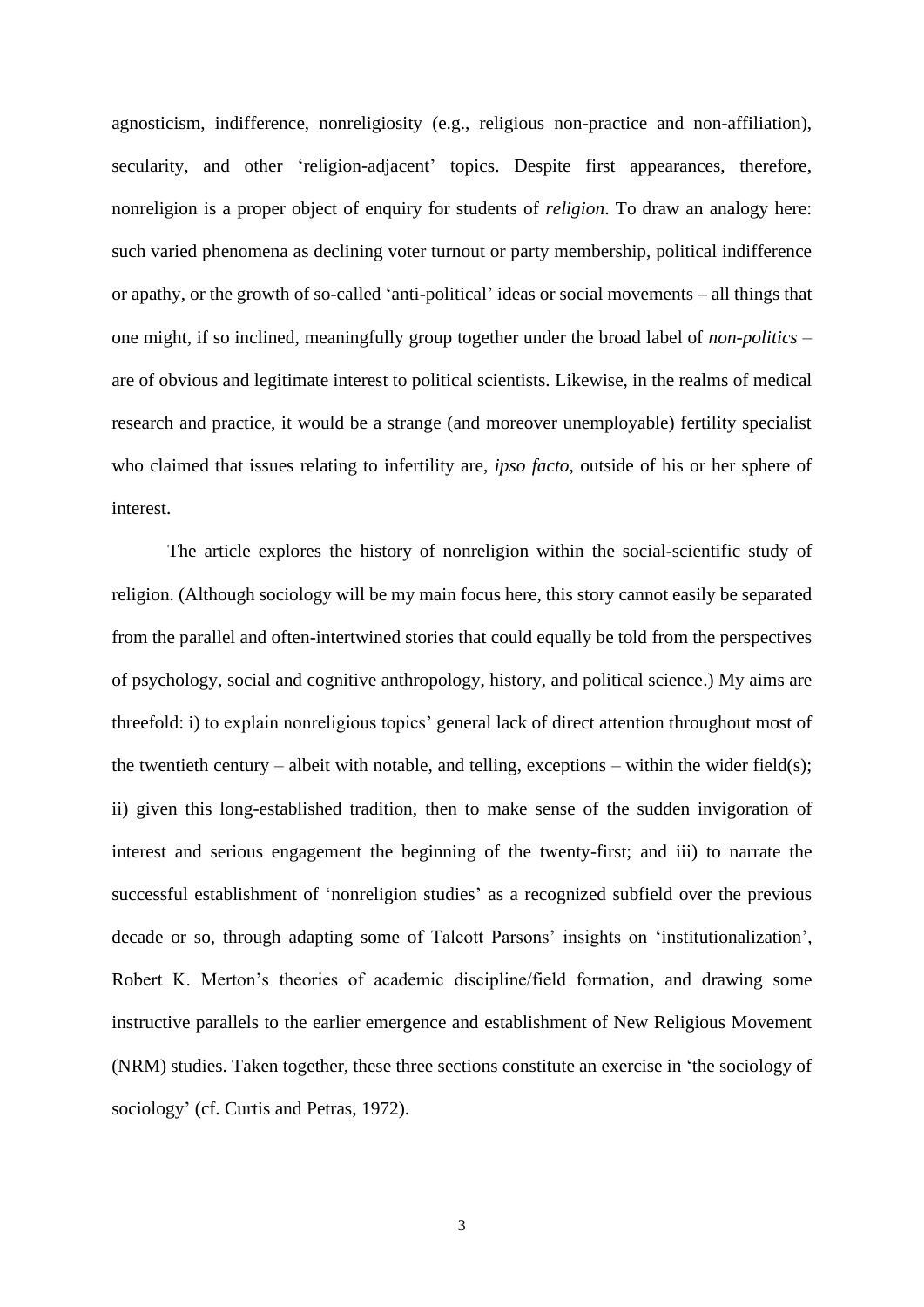#### **PREHISTORY**

As is well-known, the discipline's defining figures of the nineteenth-century were themselves notably nonreligious. Yet they were not so – a point often missed – in any onedimensional or uniform way. Max Weber's comment that 'We, religiously 'unmusical' people find it difficult to imagine, or even simply to *believe*, the powerful role played by these religious elements in [early-modern Europe]' ([1906] 2002: 214) is, naturally enough, often quoted in this connection. Nevertheless, to his personal avowal of being 'absolutely unmusical religiously and hav[ing] no need or ability to erect any psychic edifices of a religious character within me' he added the significant qualification: 'But a thorough self-examination has told me that I am neither antireligious *nor irreligious*' (quoted in Swatos and Kivisto, 1991: 347; emphasis in Weber's original). Note too the sweeping societal, political, and economic significance that Weber accords to subtle changes in theological thinking in *The Protestant Ethic* ([1905] 1906). Such affirmation of the 'independent causal significance of religious ideas' (Parsons, 1944: 187) is a far cry from many of his heirs' tendency to regard religious thought and practice as essentially passive in the face of wider socio-cultural currents (Stark, 2000).

It is a far cry too from the position of Karl Marx, for whom religious beliefs and ideas are primarily the epiphenomenal by-products of concrete political and economic realities. Like Weber, Marx's own relationship with religion, personally and professionally, was rather more nuanced than is often supposed. Most notably, his famous 'opium of the people' paragraphs were written at a time when opiates were known chiefly for their analgesic and supposed curative properties (McKinnon, 2005). For the hypochondriac Marx, himself an enthusiastic laudanum self-medicator, religion might help one cope with the painful symptoms of society's ills: 'the sigh of the oppressed creature, the heart of a heartless world and the soul of soulless conditions' ([1843] 1970: 131). Though in doing so, admittedly, it could inure one from seeking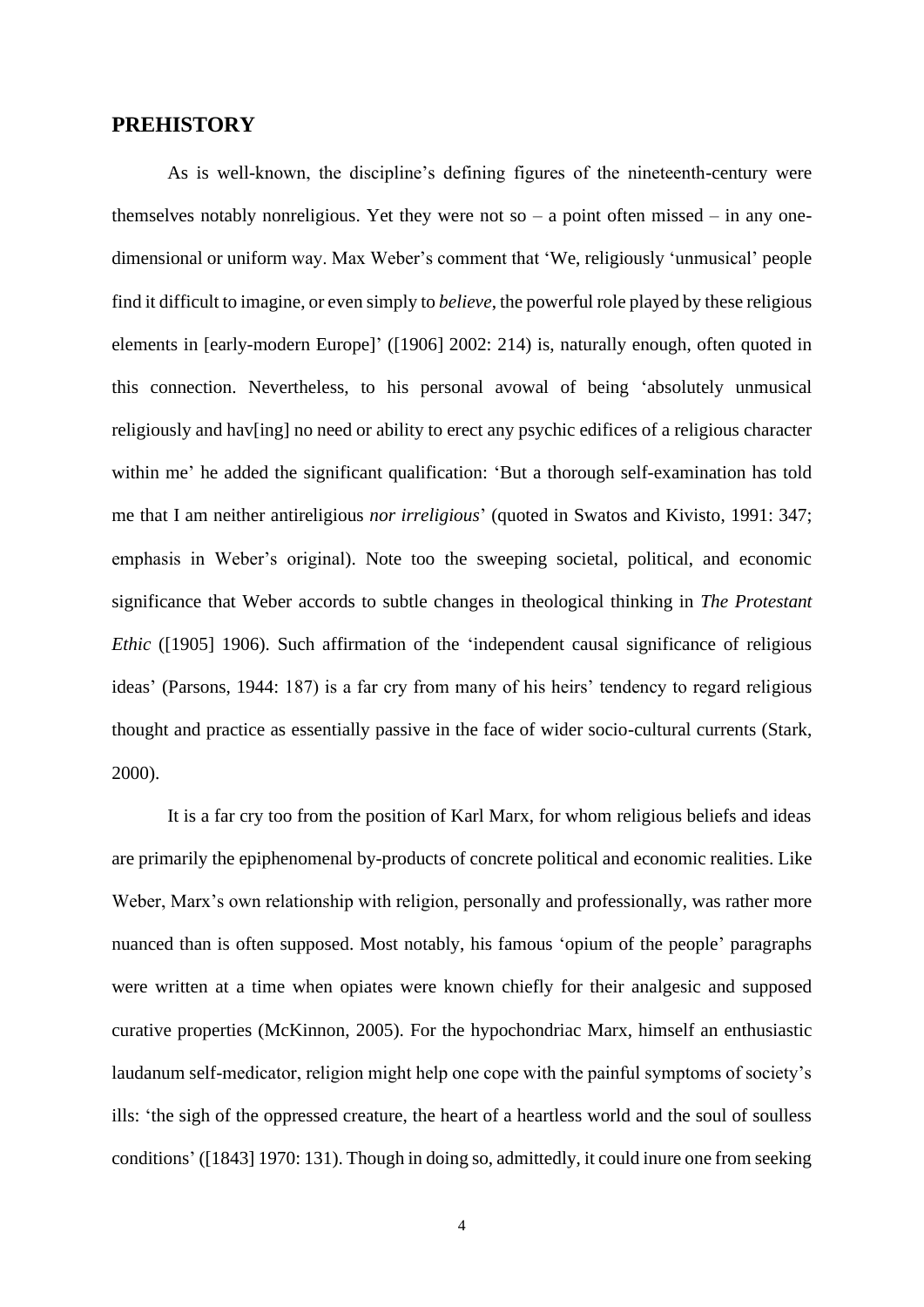proper treatment of the chronic underlying condition. But for Marx himself, religion itself was not the root problem: 'The call to abandon illusions about their condition is the call to abandon a condition which requires illusions. Thus, the critique of religion is the critique in embryo of the vale of tears of which religion is the halo' (ibid.).

Among sociology's other canonical founders, Émile Durkheim and, earlier, Auguste Comte were perhaps most straightforwardly secularists and positive atheists. Even here, though, things are not quite so simple. If imitation is indeed the best form of flattery, then Comte's own wildly ambitious plans for a universal 'Religion of Humanity' rather complicates the common and automatic conflation of anti-theism and anti-religion (Comte, [1852] 2009; Wernick, 2001). While there is a long tradition of regarding Durkheim as 'a militant atheist, not just an unbeliever but a propagandist for unbelief' (Evans-Pritchard [1973] 1981: 253), even here markedly different evaluations are available (notably Pickering, 1984: 3-28). He could also show levels of sympathy and nuance not normally associated with the *stereotype* of 'a propagandist for unbelief':

[H]e who does not bring to the study of religion a sort of religious sentiment cannot speak about it! He is like a blind man trying to talk about colour. […] There cannot be a rational interpretation of religion which is fundamentally irreligious; an irreligious interpretation of religion would be an interpretation which denied the phenomenon it was trying to explain. [...] Nothing could be more contrary to the scientific method. ([1919] 1975: 184-5)

The diversity and nuance of their nonreligiosities notwithstanding, it is true that sociology's founding generation(s) jointly bequeathed to the discipline two notable characteristics: a high incidence of personal nonreligiosity among its leading practitioners (Gross and Simmons, 2009; Smith, 2003: 111-14), and a programmatic tradition of regarding *religion* – at least in modern, western, 'developed' societies – as an aberrant 'social fact' demanding special interrogation and explanation. Conversely, being an atheist or otherwise nonreligious 'was assumed to be self-explanatory; as the natural state of mature civilised men (and of not a few early sociologists) it hardly required any discussion, let alone explanation'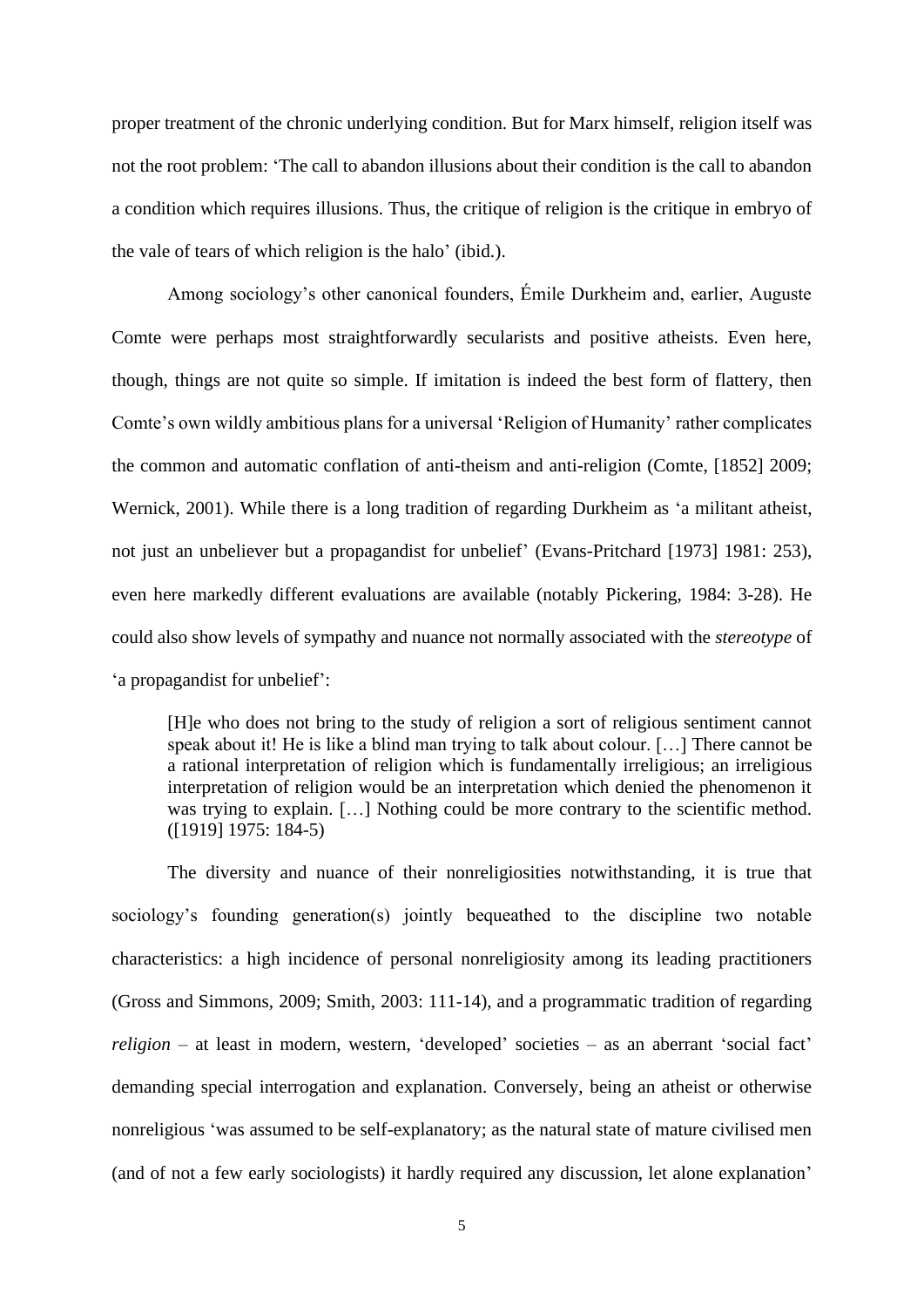(Campbell, 1971: 9). Also relevant, perhaps, is a general proclivity within the field to investigate things perceived as strange or problematic (i.e., not one's *own* beliefs). As Rodney Stark, for example, has complained: 'the space a religious group receives in journals is almost directly inverse to its size and conventionality' (1999a: 57). These observations have received strong support in a group statement of 'twenty-three theses on the status of religion within American sociology' jointly published by leading figures:

In most of social science, the received presupposition is that the secular or secularity is a kind of space created with the disappearance or exclusion of religion. For most who operate under categories inherited from the Enlightenment and nineteenth-century social-evolutionism, the 'secular' suggests a kind of natural resting place – that is, a neutral territory or condition achieved when the superstitions and irrationalities of religion are dispelled, or perhaps a final destiny for ever-evolving humanity. In this sense, secularity itself is naturalized, made neutral or objective, and de-problematized as a particular historical and social formation needing explanation itself. (Smith et al., 2013: 921)

Compare also the comments of British sociologist Margaret Archer and colleagues, versus the

'unexamined legacy of the enlightenment that we privilege atheism as the intellectual baseline

and make religious belief alone something which is to be explained or defended' (2004: 5):

Refraining from any beliefs about transcendent reality, atheism has appeared to be the position of value-neutrality in this arena, the rational default category against which all other beliefs are measured. [… But atheism] reflects its own experience, the experience of the transcendent absent. It cannot then be held, as it so often has been, especially in anthropology and sociology, that religion alone is something to be explained and not atheism as well. (ibid.: 12)

In this connection, it is important to note a number of twentieth-century exceptions to

this general trend. These typically arose from milieux in which manifestations of unbelief and nonreligiosity were regarded, not as the largely unnoticed 'normal', but rather as deviant and requiring explanation. That is to say, 'for the believer it is the very absence of belief which is the great social sickness' (Durkheim [1895] 1982: 91).

Most obviously, such was broadly true for those in the Catholic-dominated *sociologie religieuse* tradition of Gabriel Le Bras and his disciples in France, the Low Countries, Italy, and elsewhere (Dobbelaere, 2000). From the 1930s onwards, important studies, focusing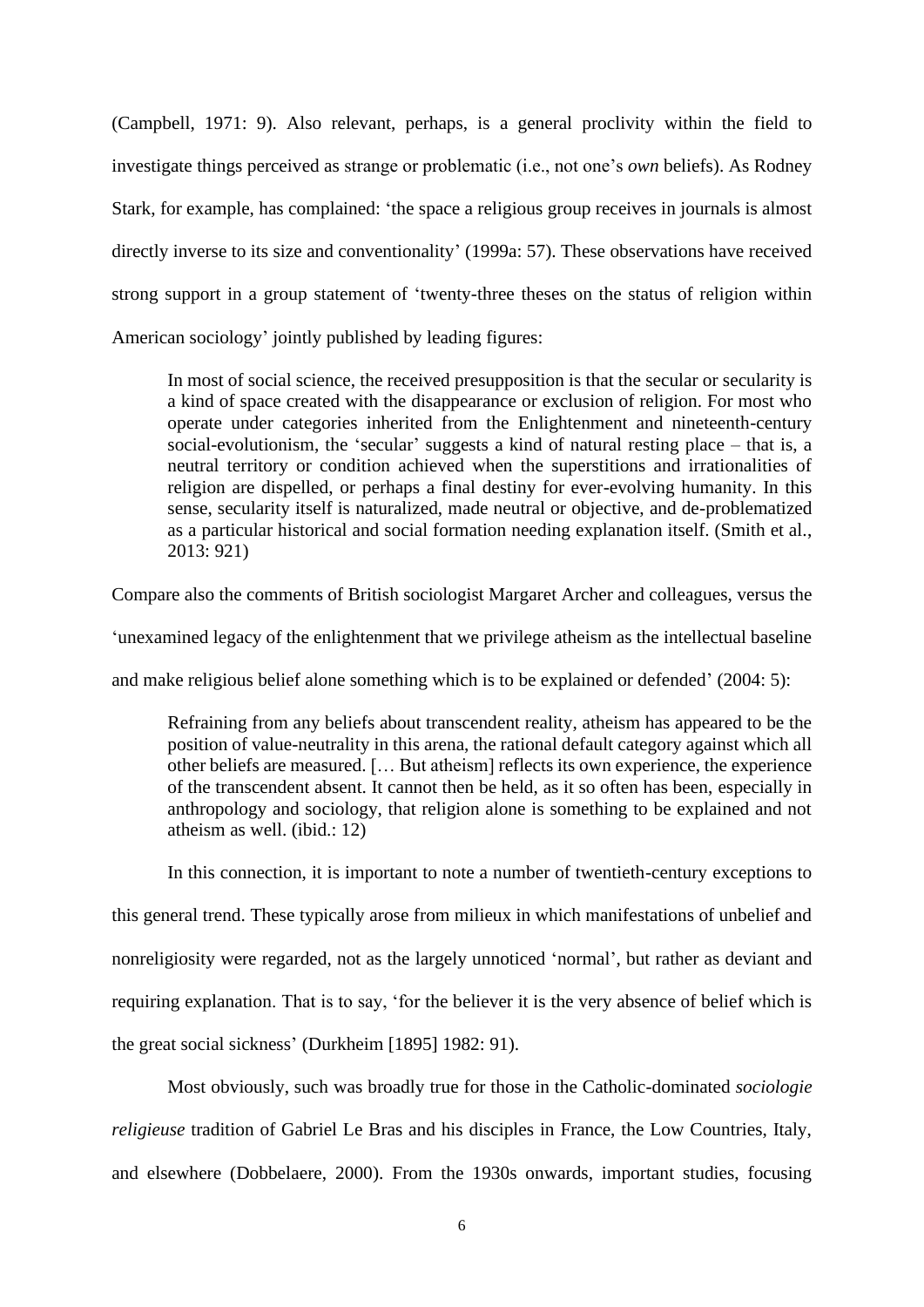directly on unbelief, indifference, and lapsation as growing religious and social problems, began to emerge. This was not only 'sociology […] at the service of the Catholic Church' (ibid.: 434), but it was explicitly and proudly so. Given the peculiarity of this orientation within the wider sociology-of-religion world, however, its proponents could also not fail to be notably self-aware. As Theodore Steeman, a Louvain-trained sociologist, Franciscan friar, and later theology professor at Boston College, notes early into his *The Study of Atheism: Sociological Approach*:

Evidently, the problem of Atheism is not a problem in its own right, but only in the context of some notion of normalcy linked to the believing attitude. […] The study of atheism, therefore, presupposes that we treat the absence of God in the life of the atheist as a 'conspicuous absence.' (1965: 1)

This explicit construction of atheism as a 'conspicuous absence', in contrast to a 'notion of normalcy linked to the believing attitude', was most strikingly manifest in the conference on 'The Culture of Unbelief' hosted by the Vatican in 1969 (Martin, 1970). This was a remarkable event for several reasons. The sheer fact that 'the first time that an international group of social scientists gathered to discuss this particular subject' (Berger, 1971: vii) should be planned and hosted in the heart of the Catholic Church – in collaboration with the Sociology Department at UC Berkeley! – was, understandably enough, a source of surprise and intrigue to the world's media. But it makes perfect sense from the perspective adopted here. Note, further, the sheer calibre of the speakers. Peter Berger was entrusted with inviting the social scientists and historians, who thus included: Thomas Luckmann, Talcott Parsons, Robert Bellah, Bryan Wilson, David Martin, Charles Glock, and Martin Marty. Among their theological interlocutors, invited by the Vatican, were the future cardinals Henri de Lubac and Jean Daniélou, and (to Berger's surprise) the American Protestant 'radical' Harvey Cox. Pope Paul VI himself addressed the conference and, during a private audience, 'was kind enough to assure Talcott Parsons he was acquainted with his work' (Martin, 2013: 188).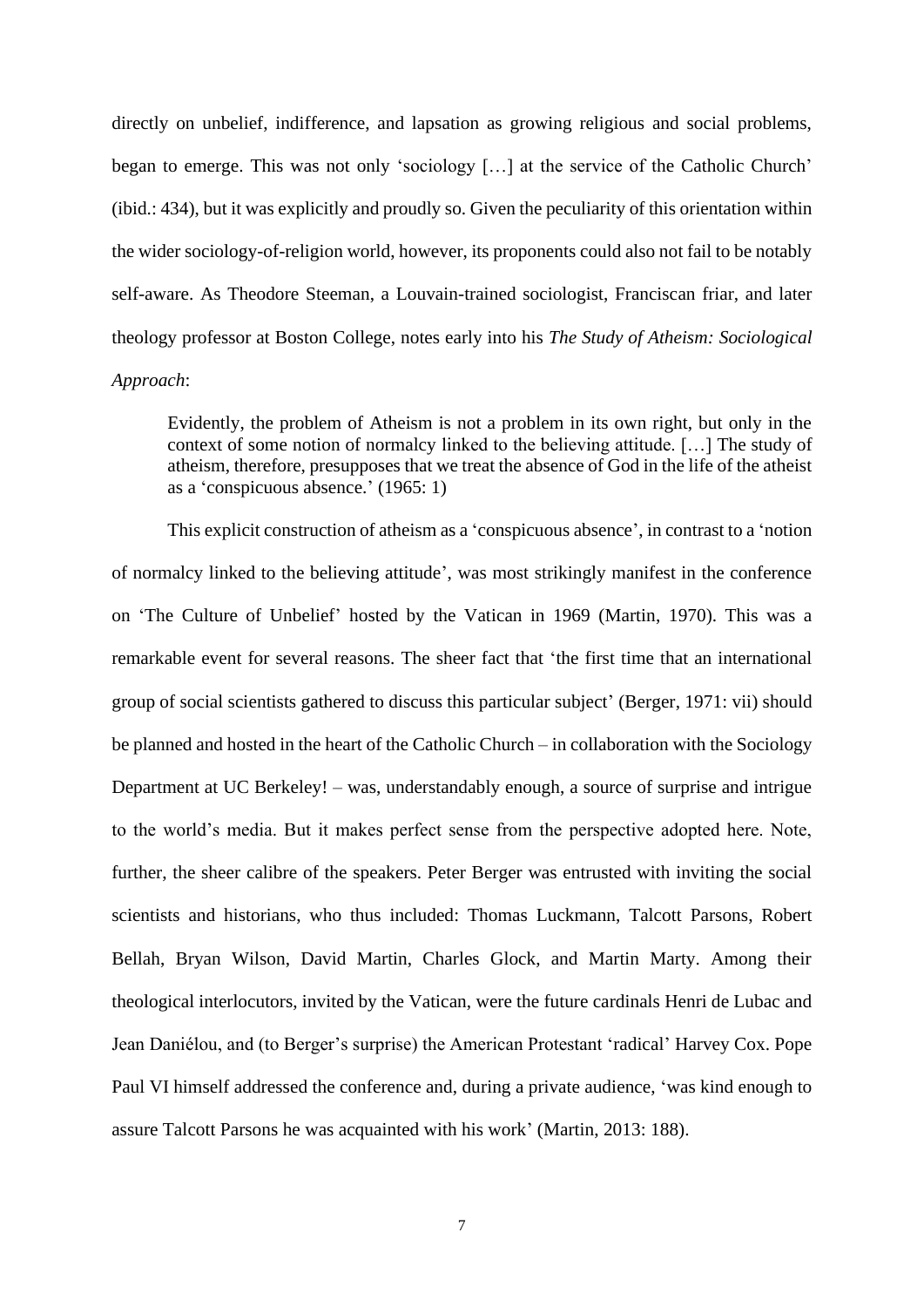Despite this pomp and circumstance, it cannot be said that 'The Culture of Unbelief' precipitated any serious or long-lasting focus on its subject matter within the sociology of religion. The likes of Parsons and Luckmann were naturally happy enough to write an 'occasional piece' in exchange for five days in Rome among friends and colleagues. But this was not the catalyst for any significant new focus on the topic beyond the conference. In fact, several of the speakers used the opportunity to express scepticism at the value and/or viability of 'Unbelief as an Object of Research' (Wilson, 1971). Berger's own summation puts it rather neatly: 'I don't think that any profound insights came out of this conference […] But it was a fascinating event' (Berger, 2011: chap. 4; see also Cox and Dawson, 2019).

The above paragraphs advance a brief and necessarily speculative explanation for the fact that, until relatively recently, irreligion/nonreligion was an infrequent and, even then, normally fleeting topic for serious sociological investigation. The basic point here is simply that sociologists are not themselves spared from the 'labyrinths of conflicting relations of interest, power, control, resource flows, habitus, and so on that ought to make us question the world as given to us' (Smith, 2014: 26; see Bourdieu, [1987] 1992), and which they are so skilled at identifying in others. Of course, this cuts both ways. Below, I shall advance an explanation for why, seemingly suddenly, the sociology of religion's decades-long collective uninterest in nonreligious matters changed. Before doing so, it is worth emphasizing a number of outrightly practical matters which also affected the popularity of the topic. The first of these is simply that, until *relatively* recently, 'religious nones' only made up a small proportion of the population in many countries. This was particularly true in the USA. Nones accounted for only 5-10% of the general population up until the mid-1990s: large enough to be noticed (e.g., Vernon, 1968), but too small, diffuse, and inchoate to merit or repay sustained sociological attention. Avowed atheists, agnostics, or humanists were – and still are – an even smaller constituency. While a small number of worthwhile studies were published on the memberships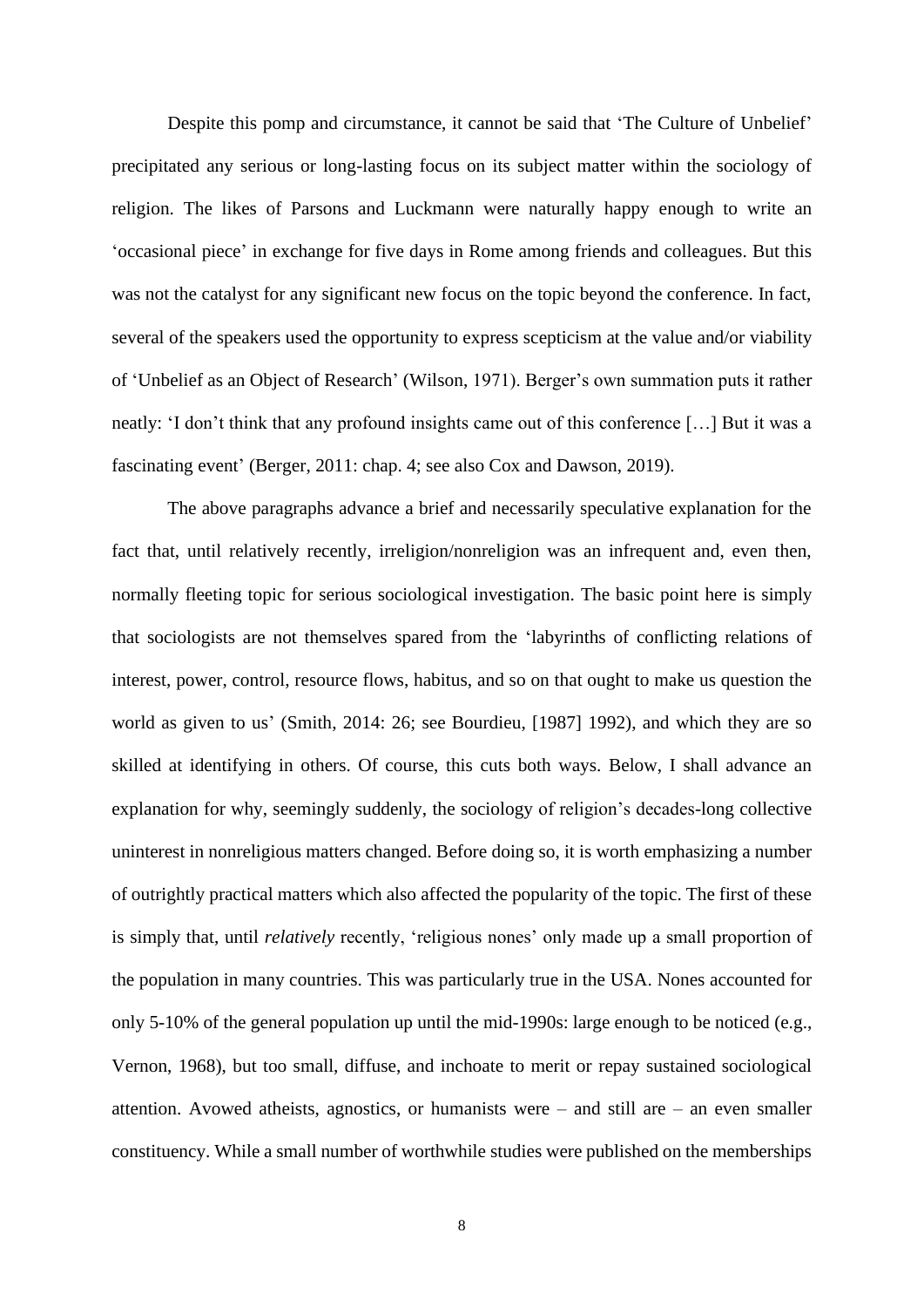of dedicated secularist and humanist groups, these too suffered from i) only attracting a small and atypical subset of the already-tiny numbers of avowed atheists and humanists; ii) generally showing few signs of growth or wider impact. In fact, some of the earliest such studies almost read as warnings to other scholars not to squander their time on such marginal phenomena. Thus Vetter and Green's 1932 article on members of the now-defunct American Association for the Advancement of Atheism, tellingly published in the *Journal of Abnormal and Social Psychology*, frames 'Atheists' alongside 'Single Taxers, Fundamentalists, [and] Communists' as adherents of 'extremes of social, political and religious outlook' (1932: 179). To the best of my knowledge, it would take thirty-four years for an American social sciences journal to publish another article on atheism. The opening gambit of Demerath and Thiessen's 1966 paper in *American Journal of Sociology*, however, is hardly a clarion call to get in early on a new and exciting subfield: 'This paper offers a belated diagnosis of an organization that is currently in its death trance.' (1966: 674)

#### **HOW THE GANG (FINALLY) GOT TOGETHER**

Fast-forwarding to the present, it is clear that nonreligion's sociological state of neglect no longer applies. At the most basic and easily quantifiable level, the past decade or so has seen a rising tide of publications on, or closely related to, nonreligion. This trend began a little over a decade ago. The website of the Nonreligion and Secularity Research Network (NSRN) used to keep a running bibliography of such items. While not necessarily an exhaustive record, it gives a fair impression of the subfield's changing output. For each year from 2000 to 2005, fewer than 20 such pieces are recorded. The following four years, 2006 to 2009 inclusive, fluctuate from lows of 35 to a high of 56. 2010 and 2011, meanwhile, have 87 and 126 entries, followed by over 200 in both 2012 and 2013. By the time the bibliography was last updated in January 2015, 2014 already had 150 nonreligion-related publications to its name (Cotter, 2015).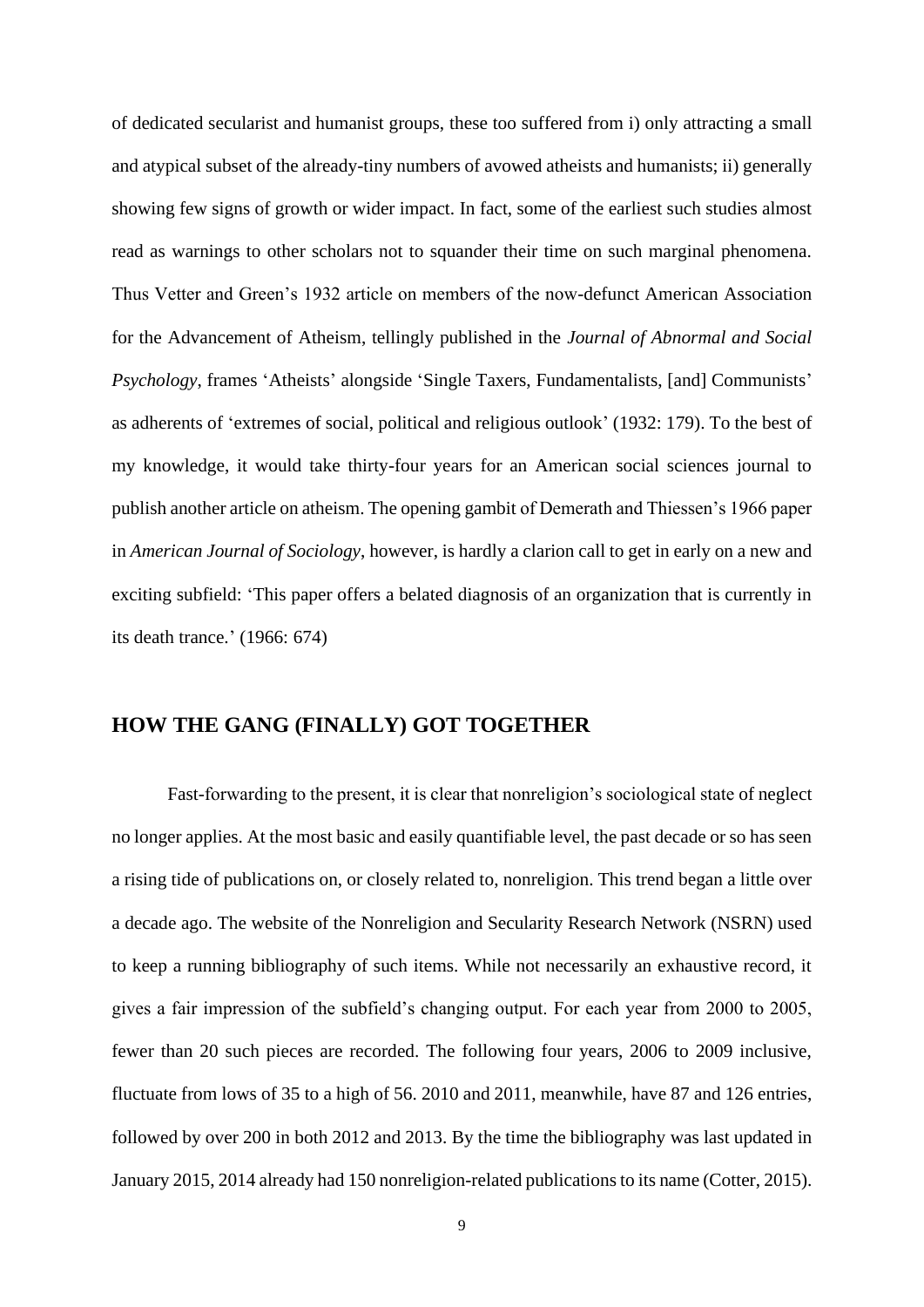With the pace of publishing ever increasing, and (concomitantly) the need for new scholars entering the field to require help in seeking out relevant literature ever decreasing, the online bibliography was discontinued.

So what has changed? How are we to explain the sudden surge in sociological – and indeed psychological, anthropological, historical, etc. – interest over the past ten-or-so years? Furthermore, a key feature of nonreligion studies over this period has been its rapid 'institutionalization' (cf. Parsons, [1951] 2005: 220-58). One can now speak, not merely of a '*tradition* for the sociological study of [non]religion' (Campbell, 1971: vii; emphasis added), but of a distinct subfield. How, and why, has all this come about?

First of all, two (interrelated) sets of things happened in the late-1990s and very early 2000s which, taken together, boosted the relative attractiveness of studying nonreligion, especially among British and American social scientists. This in turn produced a still-small number of often-junior scholars who were, to the best of their knowledge, 'lone wolves'. However, once their researches began to bear fruit in articles and conference papers, and they realized they were not absolutely alone, then a rapid period of networking ensued – such that everyone working in the area was soon in touch with everyone else. This dense-clustering, acting in concert with the 'relative attractiveness' factors to be explained below, created a kind of virtuous circle: fueling more studies, more scholars noticing and joining in, and – ultimately – the founding of a bona-fide subfield. This latter, 'institutionalization' half of the story will be discussed in due course. Here, I shall spell out my 'attractiveness' theory in more detail.

On the face of it, the fact that social scientists suddenly started becoming interested in nonreligion in the middle-years of the first decade of the twenty-first century does not require much special explanation. For this was a period in which the media and book-buying public demonstrably also did – and in a big way. Most obviously, these years were the epicentre of the New Atheism, for which the best-selling books by Sam Harris, Richard Dawkins, Daniel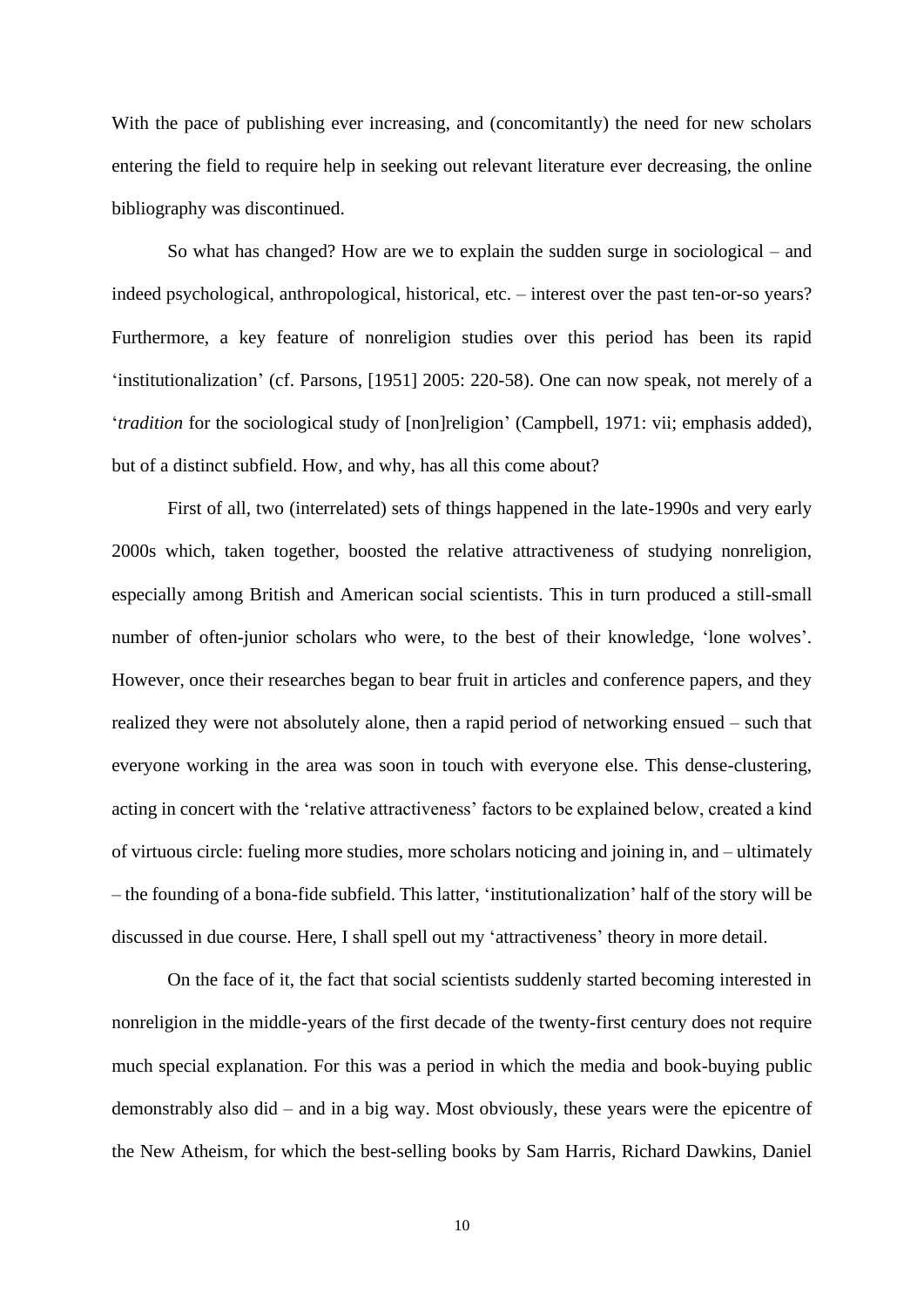Dennett, and Christopher Hitchens are the defining, though far from exhaustive, referencepoints. Whatever else the New Atheism may have been, its emergence and reception were social facts of genuine significance or surprise – and ones therefore crying out for sociological interrogation (see Bullivant, 2010; 2017).

New Atheism was undeniably *one* of the catalysts of the emerging social-scientific interest in the area: here was something that was clearly too obvious, and too 'loud', not to be written about. But it was by no means the only one. For a start, the New Atheism did not arise *ex nihilo*. It cannot really be understood apart from a much broader and more diffuse 'flourishing' of atheism and nonreligiosity, probably beginning in the nineties and rapidly accelerating in the noughties, not least after 9/11. Recent scholarship points to a growing, looseknit movement – much of it centered online – of which New Atheism is but a single, and not necessarily representative, expression (Kettell, 2013; LeDrew, 2016: 95-123). Add to this the growing prominence of 'no religion' in social surveys. The 'rise of the nones' was already becoming a staple in the US media's religion coverage in this period of ferment, with a regular stream of major national surveys generating headlines on the growth of this demographic. In fact, significant media interest in nonreligion more generally also played a role in incentivizing academic interest in the topic. Having one's work featured or cited in the news, or being asked to write an op-ed on a newspaper's blog, is undoubtedly attractive to academics, for reasons both personal (a 'Gilderoy Lockhart' effect) and professional (e.g., national research 'impact' audits, institutional PR). It is also comparatively rare: the arcana of much academic work, no matter how obviously exciting to fellow experts, does not always translate easily or predictably into sellable copy. Albeit with some striking exceptions (as with NRM scholarship in the aftermath of 'cult tragedies', etc.), this is also true within the sociology of religion. Nonreligion studies has, over the past decade or so, proven a notable exception. For all that academics might complain about the superficiality and selectiveness of (some) journalistic coverage of their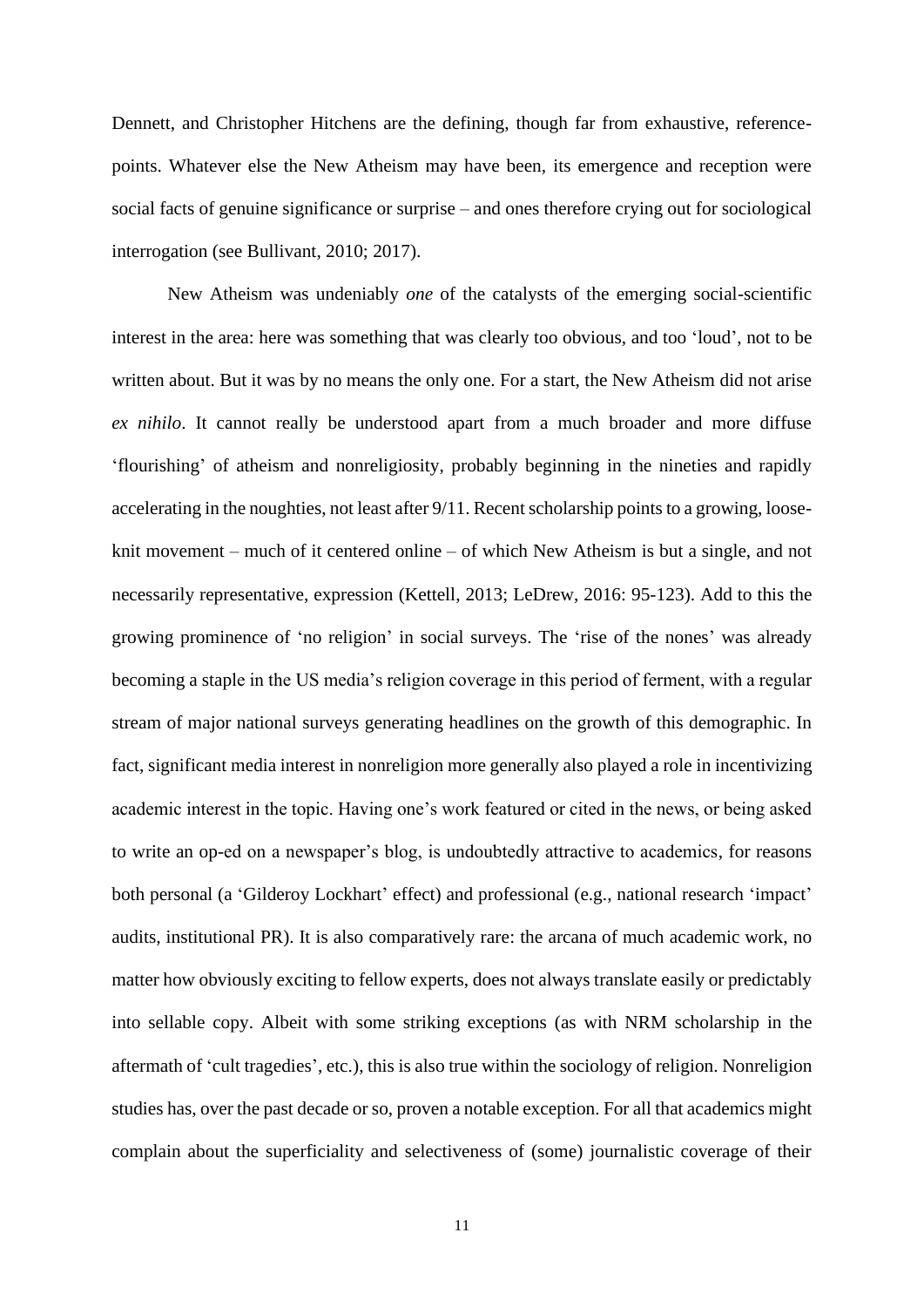particular topic, there is no doubt that media interest has brought exposure and other benefits both to the subfield itself, and to many individuals working in it.

In short, atheism, secularity, and related topics were becoming harder for social scientists to ignore. They were also becoming much easier to study. As previously noted, quite apart from any more ulterior reasons, would-be researchers have long been hampered by the difficulties of 'finding' the nonreligious, especially in the USA. Obviously, the more nones and/or outright atheists or agnostics there are, the easier they are to identify and interview, and the more likely they are to turn up in largescale surveys in usable (sub)sample sizes. The internet too – long a vibrant space for atheist discourse and community-building (Cimino and Smith, 2011; Addington, 2017) – has opened up all kinds of fieldsite possibilities for social research, only some of which have yet been exploited (see, e.g., Lundmark and LeDrew, 2019). Furthermore the 'new visibility of atheism' in the early-2000s both spawned, and attracted new attention towards, a diverse ecology of events, groups, and other initiatives. These naturally have proven attractive to researchers as opening up possibilities of well-defined sites for ethnographic work: the perfect case-study for a PhD project or a small grant application, for example. The Atheist Bus Campaign, for instance, has generated a significant secondary literature of its very own (e.g., Tomlins and Bullivant, 2016, with chapter case-studies from fifteen different countries). The Sunday Assembly, a 'secular congregation' launched in London in 2013, has already been the basis for PhD projects in England (Bullock, 2017), Scotland (Cross, 2017), and America (Frost, 2017).

In addition to such demonstrable 'supply-side' changes  $-$  i.e., nonreligion becoming more obvious, interesting, and accessible to potential researchers – I contend that a much subtler, and admittedly more speculative, shift was afoot. As much recent scholarship has highlighted, identity politics have become a signal feature of recent atheist discourse,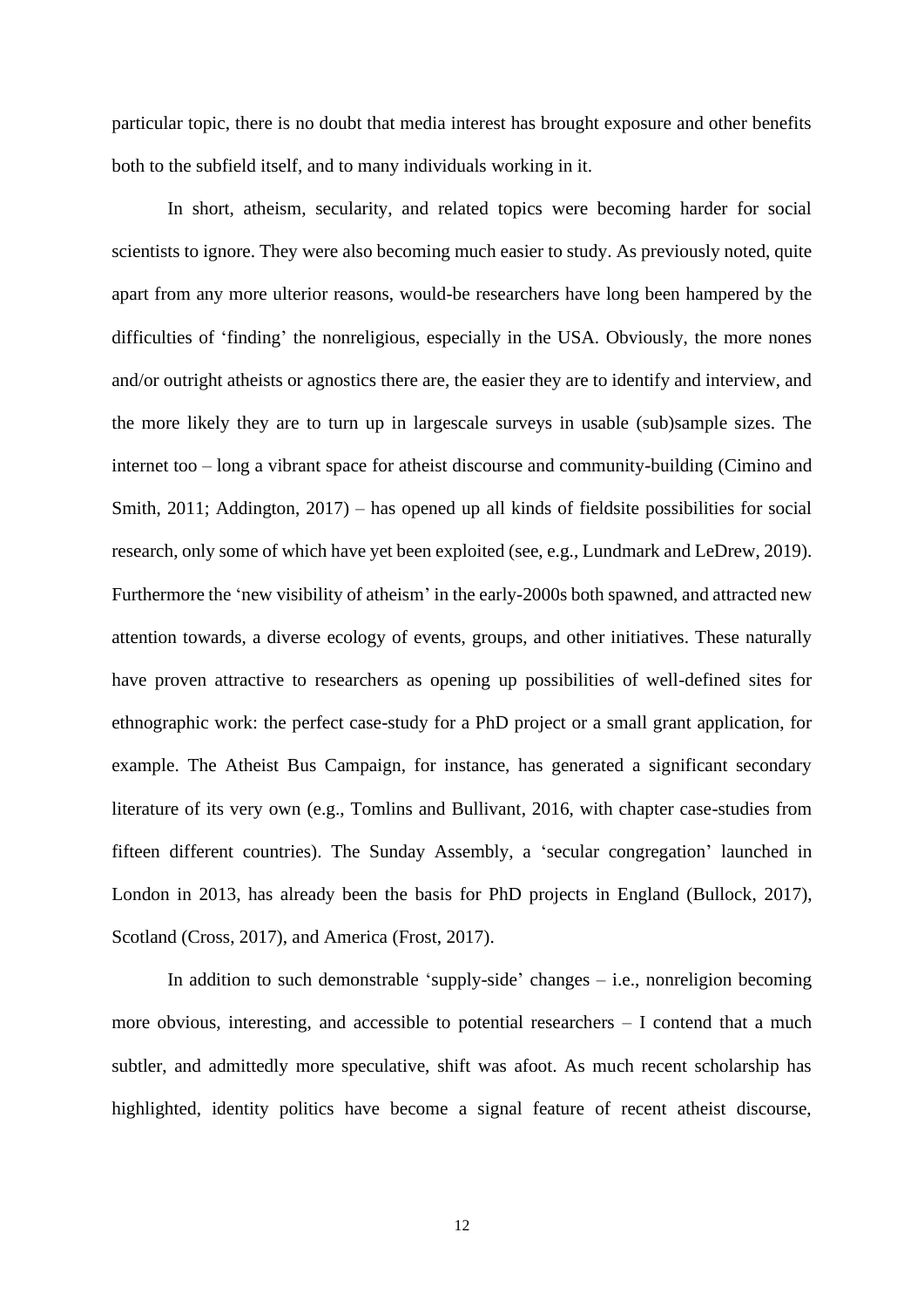organizing, and campaigning. Once again, this applies especially in the US context. As Kettell notes:

New atheism has self-consciously adopted a discourse rooted in a language of group rights and demands for equal treatment. This has been fuelled, to a large degree, by a desire to establish a sense of explicitly 'atheist' identity, and […] to develop a greater notion of group membership, community and belonging. (2013: 66; see also Taira, 2012)

One important facet of all this was a growing self-consciousness among atheists and nonreligious of being a marginalized and/or persecuted minority in some societies. In America, this idea gained critical support in *American Sociological Review* in April 2006 (i.e., just as the sociology of nonreligion was about to take off). Penny Edgell et al.'s 'Atheist as 'Other': Moral Boundaries and Cultural Belonging in American Society' used national survey data to show that 'atheists are less likely to be accepted, publicly and privately, than any others from a long list of ethnic, religious, and other minority groups' (2006: 211). According to the authors:

We believe that in answering our questions about atheists, our survey respondents were not, on the whole, referring to actual atheists they had encountered, but were responding to 'the atheist' as a boundary-marking cultural category. (ibid.: 230)

That is to say, 'atheists' seem to function in American society as a 'symbolic other', demarcating a perceived boundary between the American and un-American, and – by extension – the moral and immoral.

In retrospect, the growing self-awareness of the nonreligious as i) constituting a coherent social minority group, with accompanying collective concerns and causes, and who are ii) demonstrably the objects of widespread stigmatization, marginalization, and (potentially) discrimination, looks like a combination of factors specifically designed to provide sociologists with both personal and professional reasons to study nonreligion. The high levels of nonreligiosity among sociologists and other social scientists are well-evidenced (Gross and Simmons, 2009) and, as noted above, have long roots. Since social scientists are people too, then one would expect the growing identitarian awareness among the-nonreligious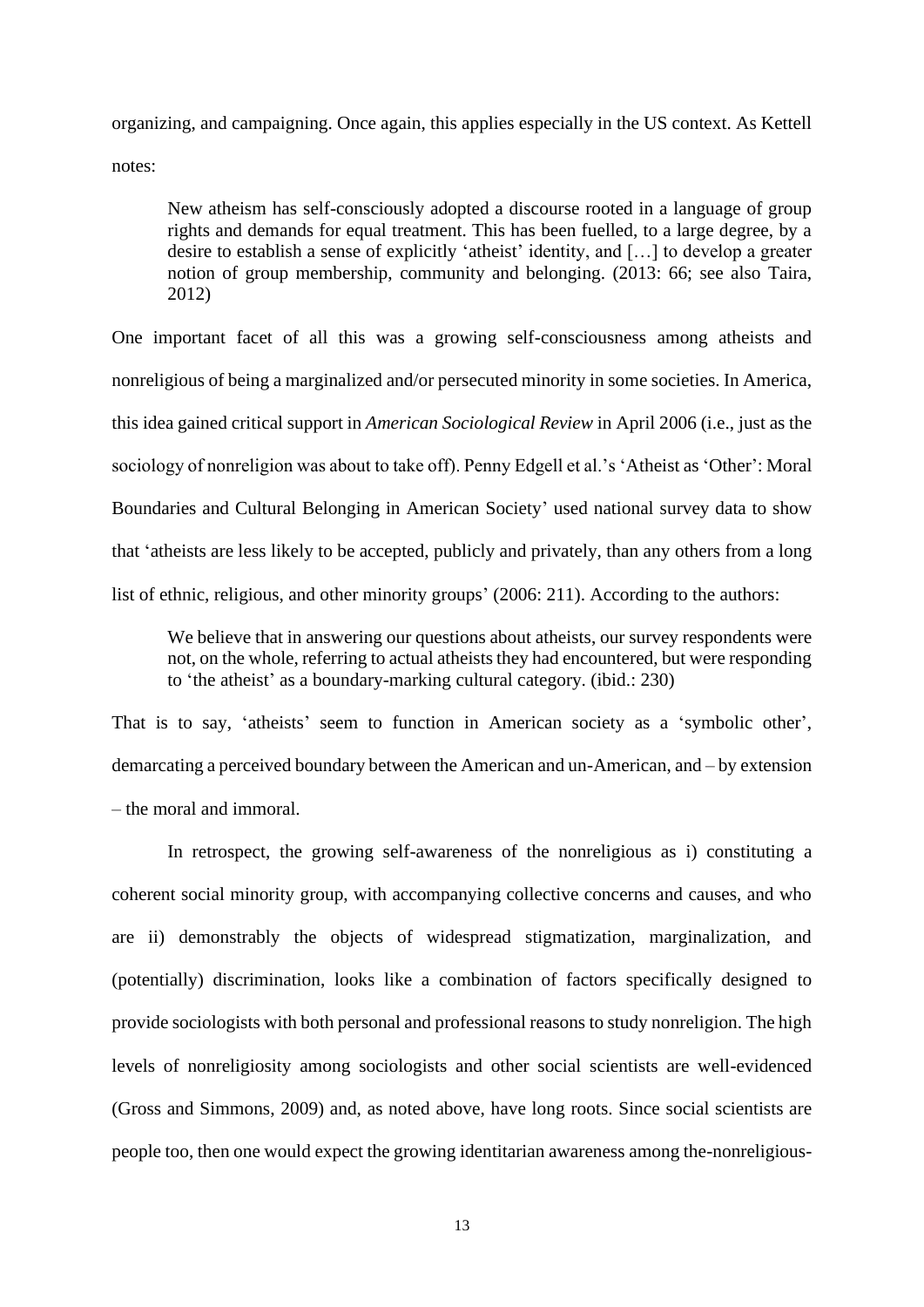in-general would also affect at least some nonreligious sociologists. Furthermore, the discipline of sociology is one that is particularly primed to investigate social problems, both due its particular purview and methods, and to the avowedly activist commitments, mentalities, and motivations of many of its exponents (Collins 1998). In light of the Edgell paper – which, as of June 2019, has been cited over 800 times – it come as no surprise that the topic of 'antiatheist prejudice' has rapidly generated a substantial sociological literature (e.g., Cragun et al., 2012). After all, if the nonreligious *are* a misunderstood and misrepresented minority in American society, then who better to help set the record straight than nonreligious sociologists themselves? Of course, it is not the case that all sociologists of nonreligion are themselves personally nonreligious, or personally committed to 'the nonreligious cause' – though many are. A good number could, moreover, be seen as proponents of a kind of *sociologie nonreligieuse* (e.g., Zuckerman, 2014; Cragun, 2015).

### **NONRELIGION AND SUBFIELD CREATION**

An influx of individual scholars, even producing (by 2012) some two hundred-odd publications a year, do not in themselves a subfield make. Volume aside, arguably the most interesting feature of nonreligion studies over the past decade has been its rapid 'institutionalization'. I use this term here in a double sense. Firstly, it refers to the *internal* process of building-up an architecture of 'professional structures' among scholars of nonreligion: dedicated networks, workshops, conferences, curricula, journals. This process involves a 'differentiation' (Merton, [1961] 1973: 50-1) of the subject from other areas of the sociology of religion, as being not only one of particular interest (i.e., enough to warrant and sustain this special attention and effort), but as needing to be addressed in a more rigorous and sustained way than has previously been the case. This, implicitly or (often) explicitly, includes criticism of the way in which the subject has hitherto been treated within the wider discipline.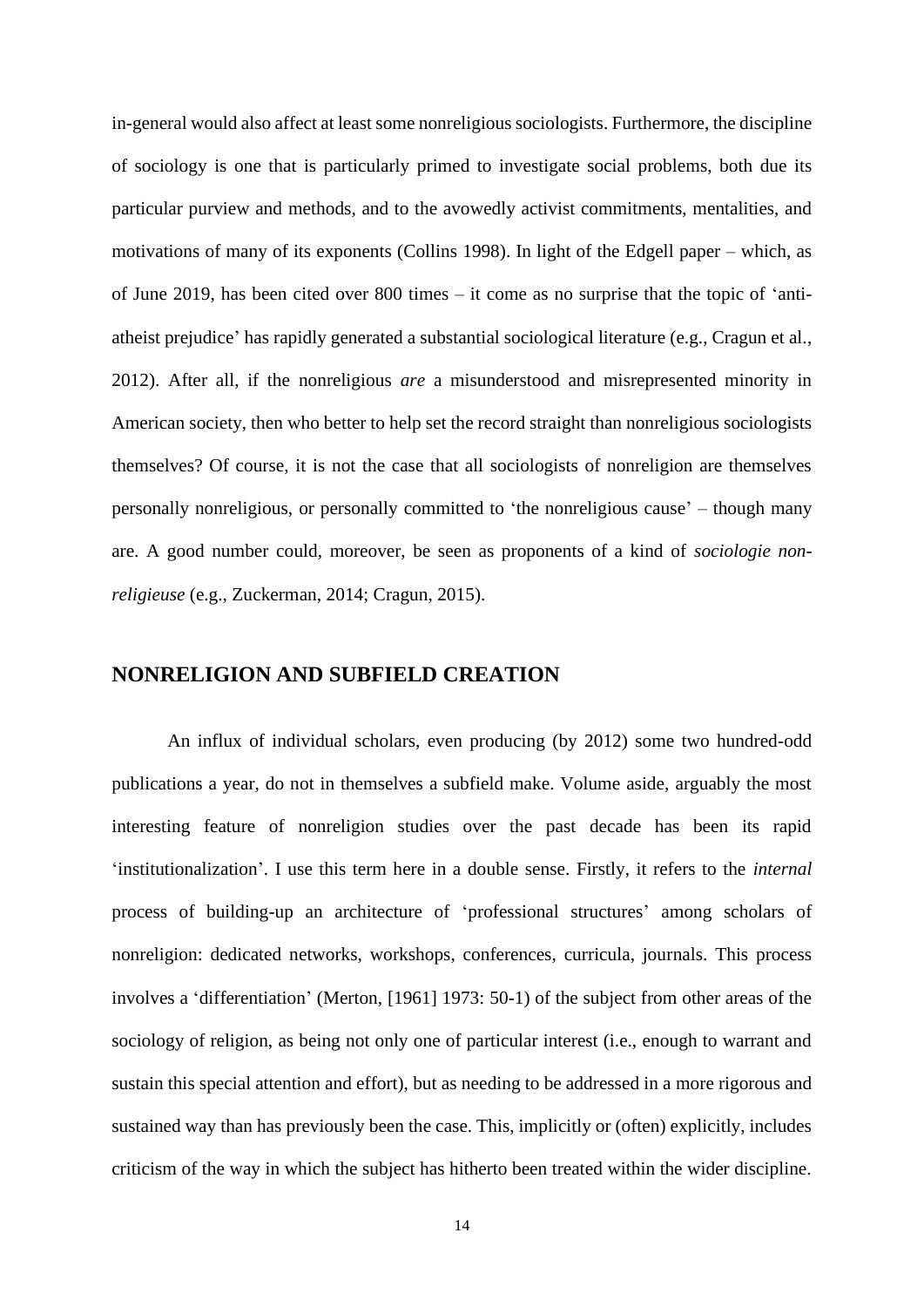Hence, in the subfield's early days, the profusion of quasi-moral descriptors such as 'neglected', 'overlooked', 'unappreciated', 'marginalization', and 'dereliction of duty' by writers decrying the situation *up until now* (e.g., Bainbridge, 2008; Bullivant, 2008; Pasquale, 2007). It typically also involves such things as the refining and clarifying of key terms, the retooling of existing theoretical frameworks and/or the forging of new ones (cf. Parsons, 1944), and the identification of particularly influential and pioneering texts or figures, both past and present. In general terms, this kind of differentiation is a standard phase in the establishment of academic subfields and/or subdisciplines (Hambrick and Chen 2008), as for example with the sociologies of sport or indeed religion itself (Malcolm, 2014; Dobbelaere, 1999). Perhaps the most instructive parallel here, however, is the formation of New Religious Movement (NRM) studies from the 1970s within the sociology of religion, and which has itself now spawned several thriving sub-subfields (see Arweck, 2006: 45-57; Ashcraft, 2018).

Secondly, I also take institutionalization to involve the *external* process by which an embryonic subfield, and those working within it, gain the necessary recognition and 'legitimation' (Merton, [1961] 1973: 51-2) from the wider discipline: in this case, the sociology of religion. Strictly speaking, there is nothing actually *stopping* scholars interested in a given topic from working on it, congregating together whether in person or online, or even publishing their own journals – and to go on doing so indefinitely even if their specific focus receives either little recognition, or perhaps even specific disdain, from outsiders within their own academic circles. However, if this activity is not valued by others wielding 'academic capital' (Bourdieu, [1984] 1988: 84-110) within their wider disciplines, there are very strong disincentives to expending one's resources in this way. No matter how excellent and interesting *other* 'X Studies' compatriots may find one's work, if major academic presses, high-quality journals, prestigious conferences, funding bodies, REF panels, or tenure committees (and the peer-reviewers engaged by them) do not agree, then one's career will inevitably suffer. Indeed,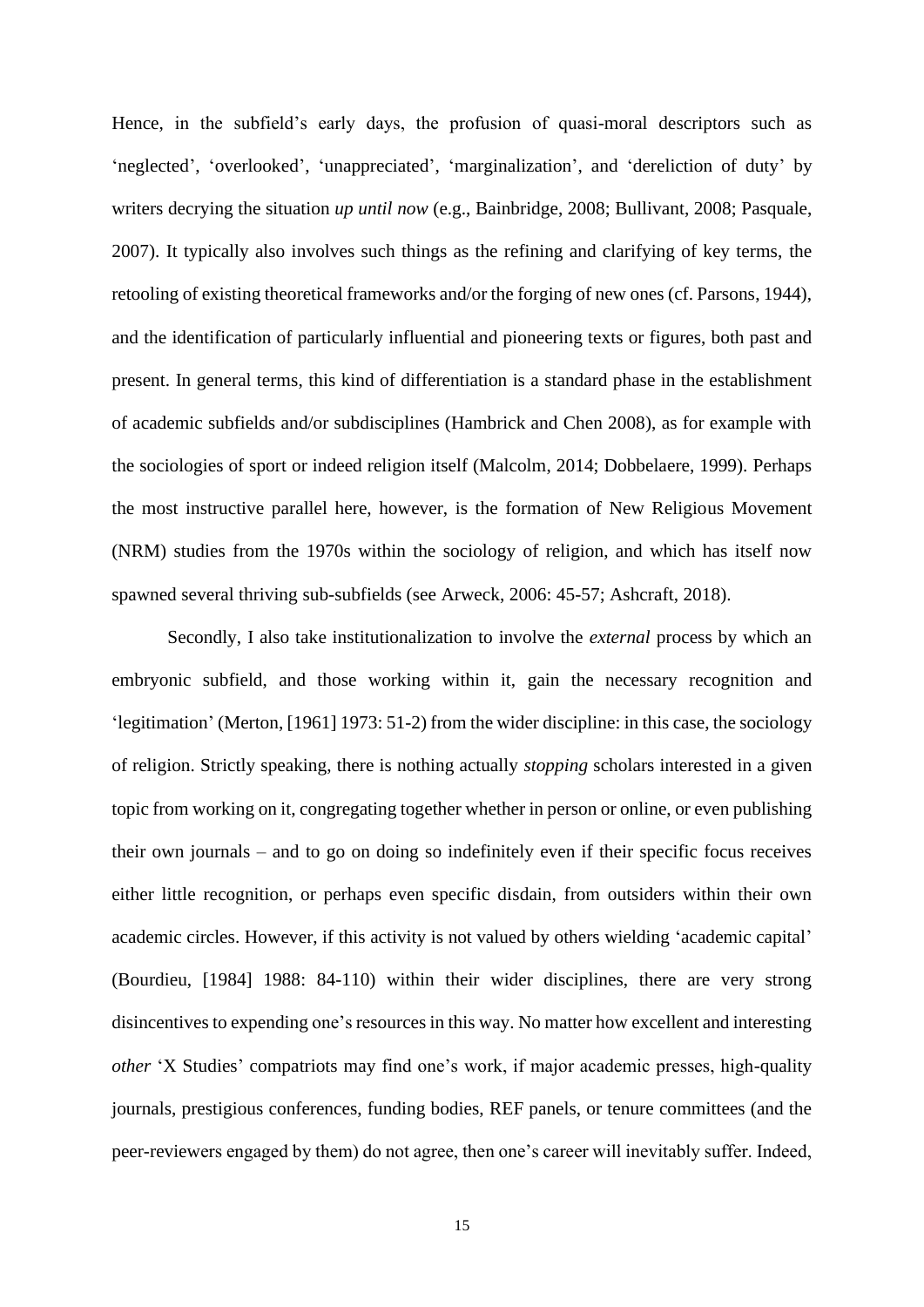if 'X Studies' does not carry sufficient credibility, then it will be much harder even to have a career in the first place. Not only will there be no 'perfect' posts ('Research Fellow in X Studies') to apply for, but in applying for generic posts (Lecturer in Religious Studies) one will need to play down one's primary research area in favor of secondary or tertiary interests. Furthermore, one will be up against a large pool of other applicants whose own primary work is in more accepted specialisms (and for which there may already be existing courses to teach, and/or potential future colleagues with whom one has mutual interests or connections). Accordingly, there is no shortage of examples of failed (sub)fields (see, e.g., Edmonds 2005 on 'memetics').

In practice, of course, the internal and external aspects of institutionalization are not neatly separable, either causally or chronologically. One does not set up a full-blown subfield from scratch, with a full complement of conferences, journals, and other professional paraphernalia, and then make a formal application for recognition from the 'institutionalized status-judges of the intellect' (Merton, [1961] 1973: 51). In point of fact, the initial impetus and encouragement towards the new area often comes from sympathetic *outsiders*, such as a potential doctoral supervisor encouraging the exploration of a new, interesting-looking topic. Insiders and outsiders (or in these cases, perhaps better 'fellow travelers') can work together to produce a kind of virtuous circle, whereby the value of a nascent subfield is recognized early on, and its development is actively supported by those not directly involved; those (often comparatively junior) researchers in the subfield start to justify this initial faith by producing research of wider interest (and, critically, citability), which in turn attracts further encouragement, support, and engagement. If successful, people, data, ideas, and methodologies nurtured in 'X Studies' may start to make an appreciable contribution to the wider host field or discipline, for example through being taken up by those not intensely involved in the subfield: several examples of this from the sociology of (non)religion are given below. In time,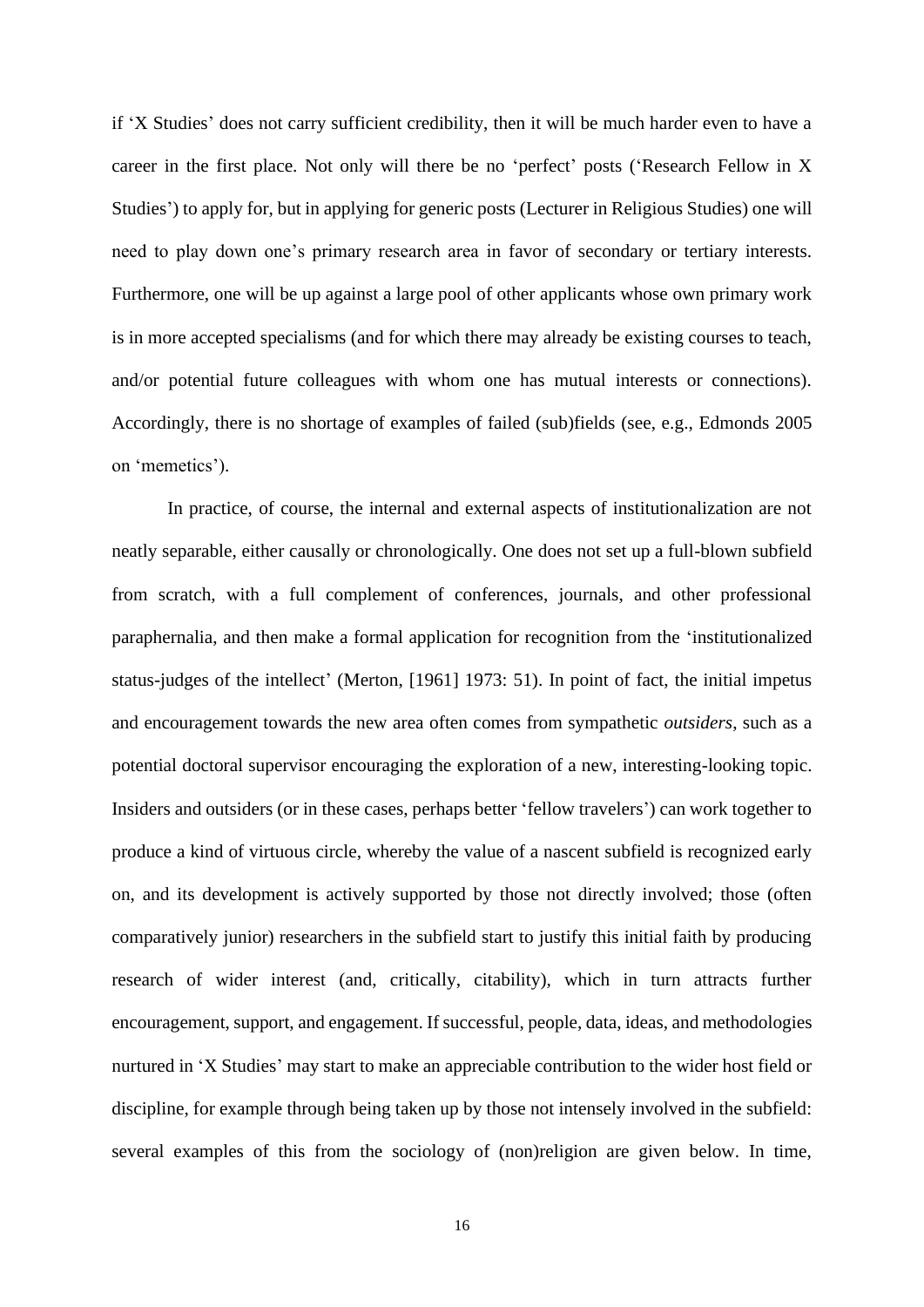moreover, they may come to be more-or-less fully institutionalized, that is, regarded as a permanent and integral component of the wider field. NRM studies is, again, a clear example of a subfield that has gone on to have such 'a transformative impact' (Robbins, 1988) on the sociology of religion.

The rapid growth of the sociology of nonreligion owes much to this dual process of institutionalization. One obvious 'internal' landmark was the foundation of the *Nonreligion and Secularity Research Network* in late 2008 by Lois Lee (a Cambridge PhD student in Sociology). As noted earlier, a steady stream of nonreligion-related publications was already beginning to appear by this time. As would soon become clear, a slowly growing supply of other scholars (mostly postgraduate students or junior faculty) were starting to become interested in the topic. The purpose of the NSRN, which in its early days consisted of a simple website with a directory of members and a semi-regularly updated bibliography, and two email lists ('Announcements' and 'Discussion'), was to be a means of helping scholars to find and connect with other scholars. This led to the hosting of a one-day conference in Oxford the following year (December 2009) on a shoestring budget: 'Non-religion and Secularity: New Empirical Perspectives'. This is widely regarded as the first social sciences conference to be held on this topic since the Vatican's 1969 'Culture of Unbelief' event. Forty-seven people attended, including all organizers and keynotes.

In the ten years since then, nonreligion's 'professional architecture' has grown fairly rapidly. The NSRN has continued to expand. Its website is, for example, a much grander affair, overseen by an 'Online Team' of almost twenty people. International conferences, now consisting of several days of papers, occur at least every two years. A peer-reviewed journal, *Secularism & Nonreligion*, launched in partnership with the Institute for the Study of Secularism in Society and Culture at the University of Hartford, CT, is now in its eighth year. An NSRN book series, 'Religion and Its Others: Studies in Religion, Nonreligion, and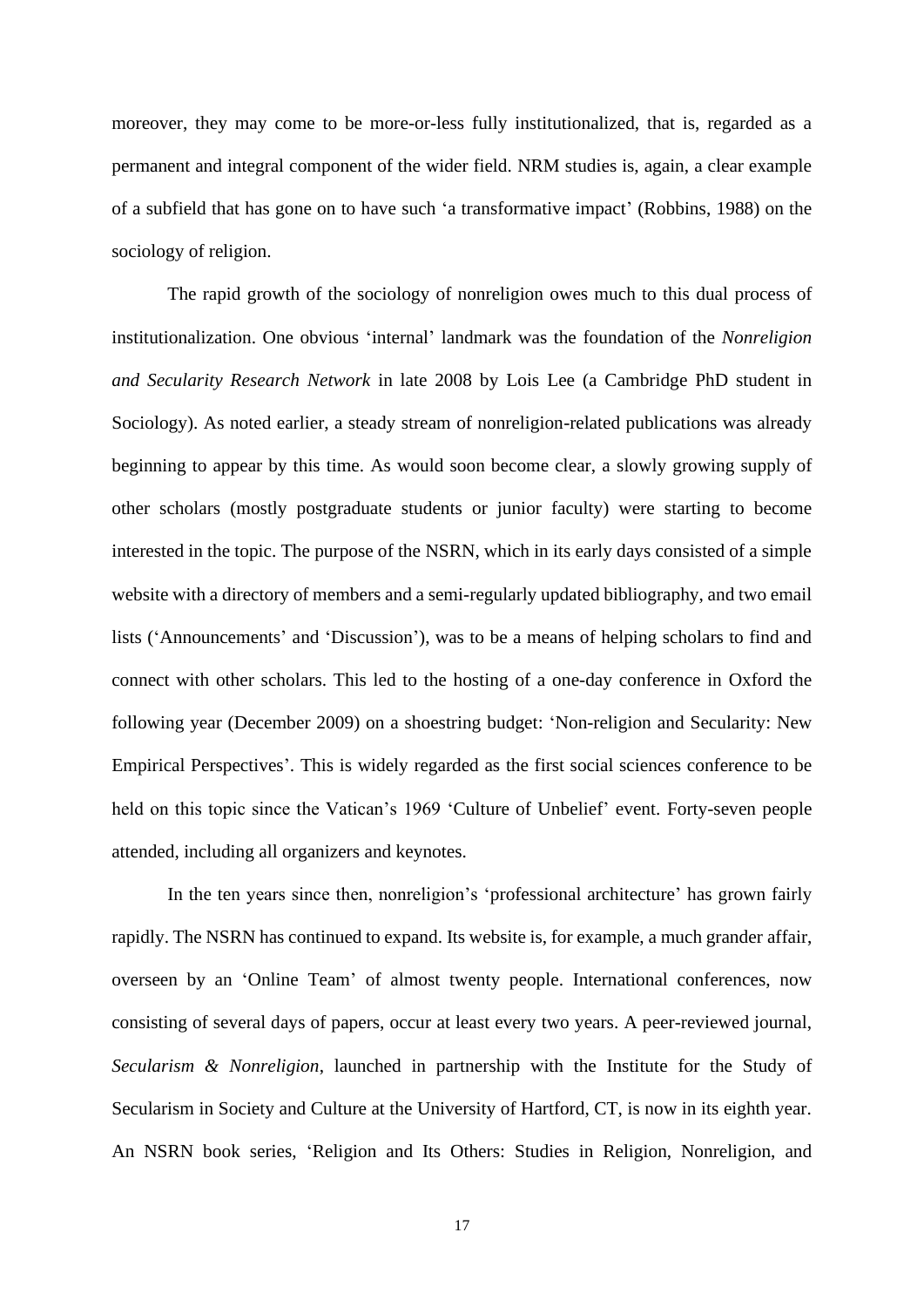Secularity', was launched by De Gruyter in 2015, with eight volumes now published or forthcoming.

Nor is the NSRN the only 'institutional carrier' (cf. Scott, 2003) of multidisciplinary nonreligion studies. Brill launched another journal, *Secular Studies,* in 2019. Several other academic presses have their own nonreligion – or *explicitly* nonreligion-inclusive – book series, such as New York University Press's 'Secular Studies' (unrelated to Brill's journal), and Palgrave Macmillan's 'Histories of the Sacred and Secular: 1700-2000'. Given the weight that 'grant capture' carries as an item of academic capital, both directly in terms of funding posts and indirectly as a measure of status and prestige, the willingness of funding bodies to allocate scarce and severely competed-over resources to nonreligion projects is of critical significance. The past few years have seen several six- or seven-figure grants, including from the Leverhulme Trust, the Deutsche Forschunggemeinschaft, and the John Templeton Foundation.

Perhaps the single most telling indicator of nonreligion studies' nascent institutionalization is the extent to which its particular topics and terminology have been incorporated into mainstream sociology of religion. For example, Estonian religious historian Atko Remmel and colleagues argue for there having been a recent 'non-religious turn' (*forthcoming*) within the wider study of religion. While this is both difficult to quantify, and indeed easy to overstate, the programmes and themes of leading 'generic' sociology of religion conferences are one indicator. The 2016 joint ISORECEA and ESA Sociology of Religion convention, for example, focused squarely on 'Religion and Non-Religion in Contemporary Societies'. The 2018 annual meeting of SSSR/RRA, furthermore, included five sessions explicitly dedicated to aspects of nonreligion, plus a number of nonreligion-specific papers in other sessions. It is also now fairly routine for Calls for Papers to include explicit mention of nonreligion or nonreligion-related areas. Another telling indicator is the number of leading scholars who have, in the past few years, starting writing *directly* on atheism, secularity, and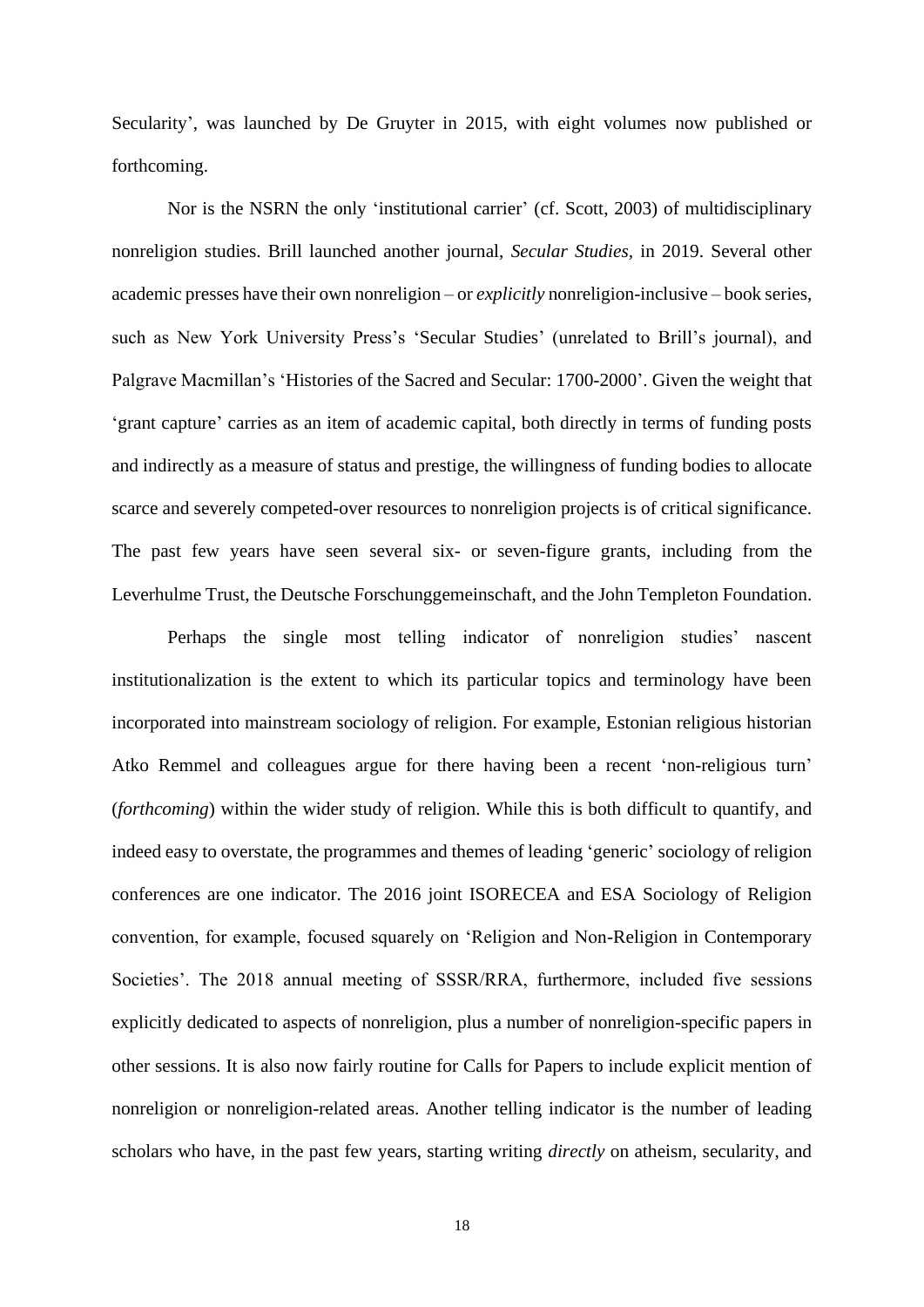nonreligiosity (e.g., Brown 2012; Smith 2019; Stolz et al. 2016; Woodhead 2016). This is often, to a certain extent, simply a shift of emphasis and focus. However, the change of analytic focus from 'religious decline' (a long-time staple of the sociology of religion) to 'nonreligious increase' is not purely semantic; the one is not merely the other's mirror image of the other. In short, as Christian Smith has rightly observed:

Secularity and secularism are areas in which sociologists of religion have increasingly focused in recent years, 'the secular' becoming more properly understood as not a neutral, default human position or category, but instead a contingently situated, particular stance and type, the exigencies of which are worth empirical investigation. (2014: x n. 4)

## **CONCLUSION**

There was nothing terribly *new* about New Religious Movements in the 1960s and 1970s. In America alone, the nineteenth century had seen the founding of the Millerites, Latter-Day Saints (plus multiple offshoots), Jehovah's Witnesses, Seventh-Day Adventists, Christadelphians, Christian Science, and the Theosophical Society – to name only a few of the more famous. And yet, due to a combination of factors, 'NRMs' – as they were not yet called – received a surge of scholarly interest in this period. Trendy topics come and go in all disciplines and fields, and a spate of publications does not, in and of itself, constitute the founding of a bona-fide subfield. But in the case of NRM Studies, that is precisely what happened. The history of how and why this was so has been ably recounted elsewhere (Arweck, 2006: 45-57; Ashcraft, 2018). We may, however, be grateful that it did. The study of NRMs soon reaped (re)invigorating theoretical rewards for the sociology of religion as a whole (Robbins, 1988). Indeed, much of what now counts as 'textbook orthodoxy' within the wider field – e.g., on conversion, religious socialization, identity construction and maintenance, charismatic leadership and authority, religious marketplaces – was originally incubated and 'beta tested' by students of NRMs.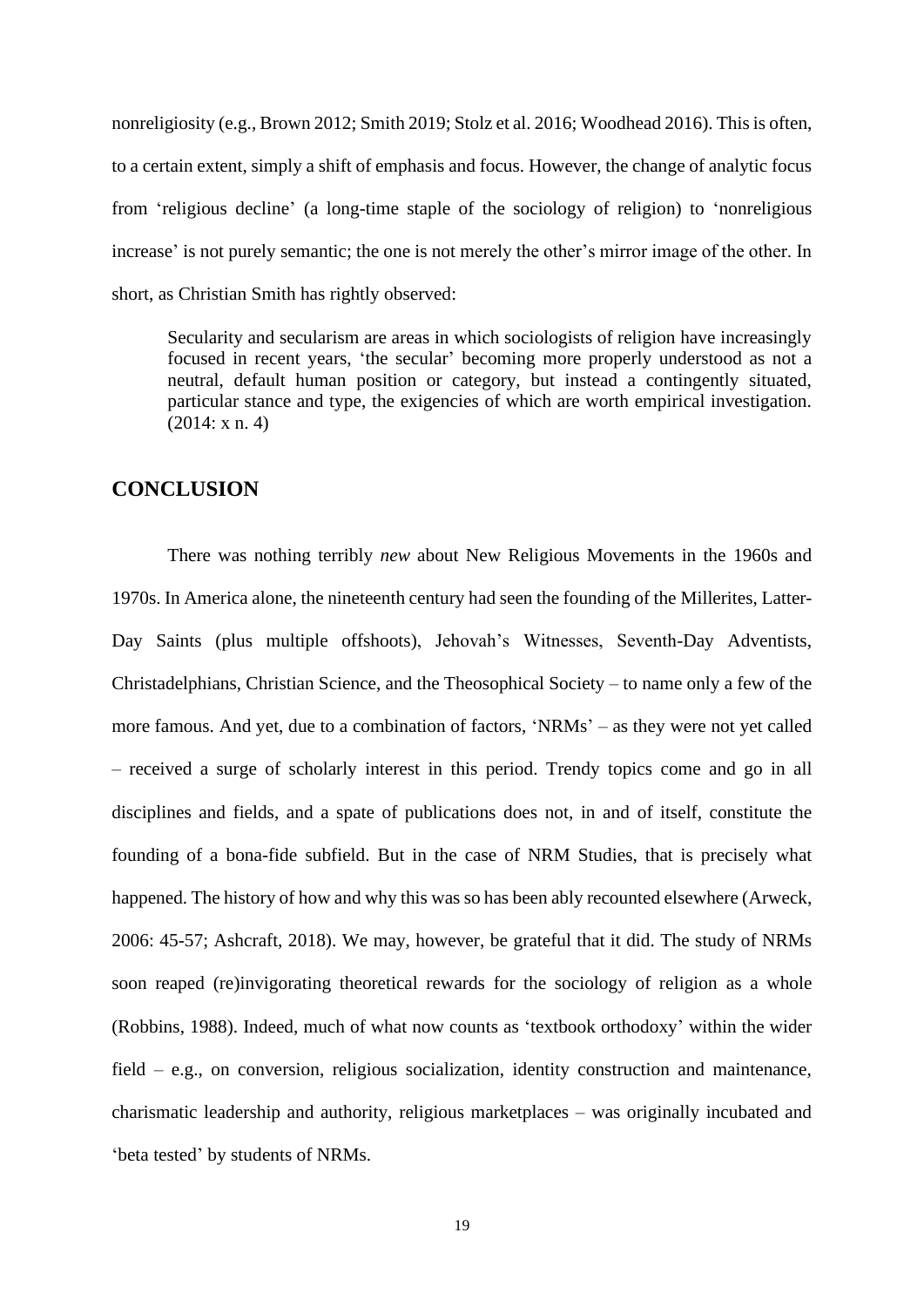It would be wildly premature, not to mention recklessly Fate-tempting, to make the same prophecy for nonreligion studies. But the drawing of much more modest parallels does indeed seem justified. After all, there was nothing remotely *new* about the various phenomena included in the term 'nonreligion' in the early 2000s. And yet, for the concatenation of factors I have outlined above, atheism, agnosticism, indifference, secularity, and nonreligiosity became suddenly – and, at least in hindsight, sociologically explicably – attractive as research topics. And just like the erstwhile 'cult'scholars of the sixties and seventies, these new pioneers quickly found themselves dissatisfied with the technical vocabulary they had inherited: hence the refinement and clarification of existing concepts, and the coining of several new ones – including 'nonreligion' itself (e.g., Lee, 2012; Bullivant and Lee, 2016). Moreover, having followed the well-trodden paths of 'differentiation' and 'legitimation', one can now speak of nonreligion studies as having attained a sufficient level of 'institutionalization' as to be a fully incorporated member of the sociology of religion's pantheon of subfields.

What directions it takes from here, and what ways in which it might enrich the field as a whole (though note Archer and Smith's remarks above concerning 'the secular' no longer being viewed as a neutral, default, non-problematic social space), remain to be seen. But whatever future editions of *The Oxford Handbook of the Sociology of Religion* might have to report, it certainly won't be that 'the study of [non]religion remains meager, fragmentary, and unappreciated' (Bainbridge, 2008: 319).

#### **BIBLIOGRAPHY**

- Addington A (2017) Building Bridges in the Shadows of Steeples: Atheist Community and Identity Online. In: Cragun RT, Manning C and Fazzino LL (eds) *Organized Secularism in the United States: New Directions in Research*. New York: De Gruyter, 319-35.
- Archer MS, Collier A and Porpora DV (2004) *Transcendence: Critical Realism and God*. London: Routledge.
- Arweck E (2006) *Researching New Religious Movements: Responses and Redefinitions*. London: Routledge.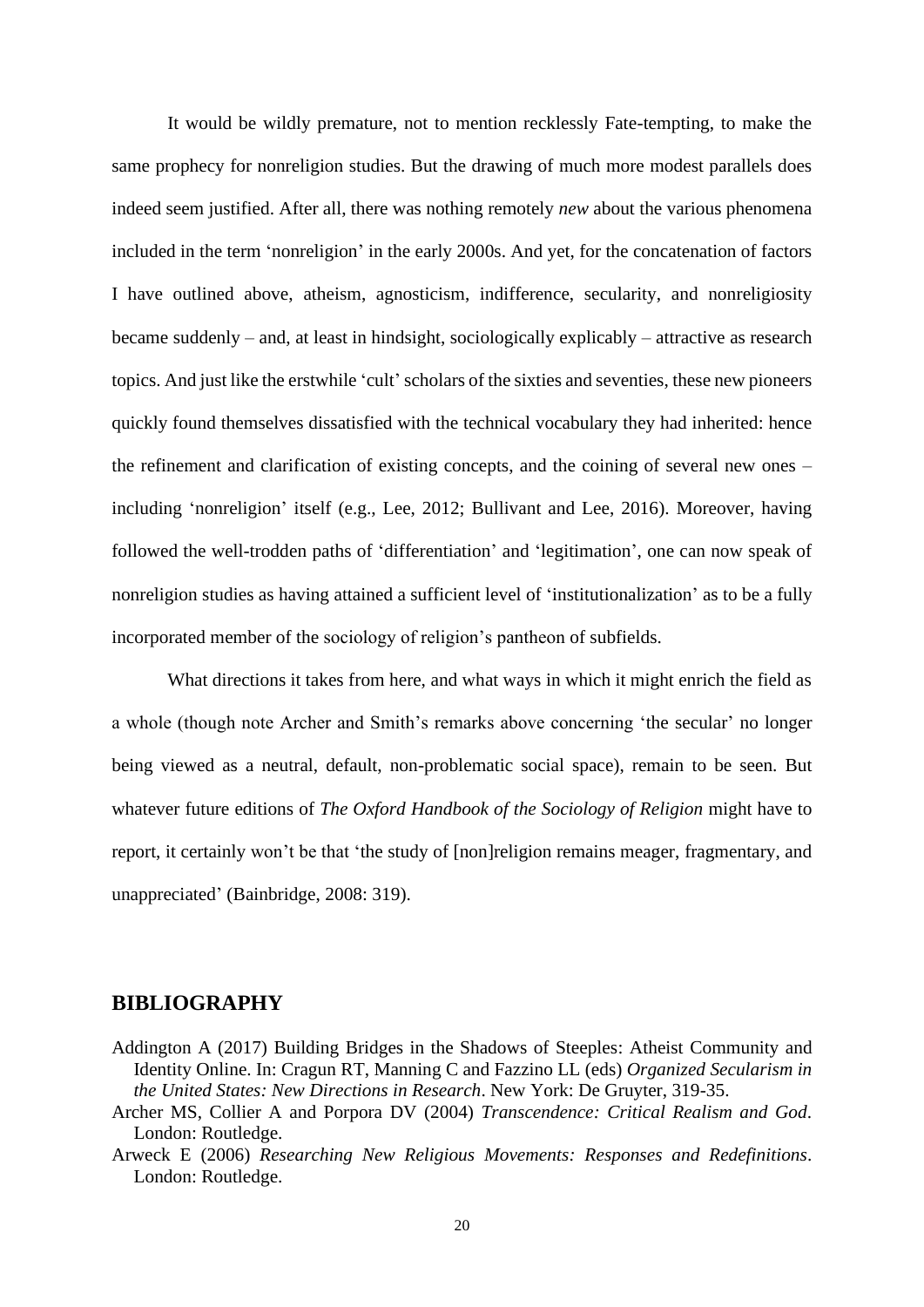- Ashcraft WM (2018) *A Historical Introduction to the Study of New Religious Movements*. Abingdon: Routledge.
- Bainbridge WS (2008) Atheism. In: Clarke P (ed) *The Oxford Handbook of the Sociology of Religion*. Oxford: Oxford University Press, 319-35.
- Berger PL (1971) Foreword. In: Caporale R and Grumelli A (eds) *The Culture of Unbelief: Studies and Proceedings from the First International Symposium on Belief Held at Rome, March 22-27, 1969*. Berkeley: University of California Press, vii-xv.
- Berger PL (2011) *Adventures of an Accidental Sociologist: How to Explain the World Without Becoming a Bore*. Amherst: Prometheus Books.
- Bourdieu P ([1984] 1988) *Homo Academicus*. Stanford: Stanford University Press.
- Bourdieu P ([1987] 1992) The Practice of Reflexive Sociology (The Paris Workshop). In: Bourdieu P and Wacquant LJD *Invitation to Reflexive Sociology*. Chicago: University of Illinois Press, 218-60.
- Brown CG (2012) *Religion and the Demographic Revolution: Women and Secularisation in Canada, Ireland, UK and USA since the 1960s*. Woodbridge: Boydell Press.
- Bullivant S (2008) Research Note: Sociology and the Study of Atheism. *Journal of Contemporary Religion* 23(3): 363-8.
- Bullivant S (2010) The New Atheism and Sociology: Why Here? Why Now? What Next? In: Amarasingam A (ed) *Religion and the New Atheism: A Critical Appraisal*. Boston: Brill, 109-24.
- Bullivant S (2017) Foreword. In: Cotter CR, Quadrio P and Tuckett J (eds) *New Atheism: Critical Perspectives and Contemporary Debates*. New York: Springer, v-viii.
- Bullivant S and Lee L (2016) *The Oxford Dictionary of Atheism*. Oxford: Oxford University Press.
- Bullock J (2017) The Sociology of the Sunday Assembly: 'Belonging without Believing' in a Post-Christian Context. PhD thesis, Department of Sociology, Kingston University, UK.
- Campbell C (1971) *Toward a Sociology of Irreligion*. London: Macmillan.
- Campbell C (2013) Preface. In: *Toward a Sociology of Irreligion*, reissued edition. Alcuin Academics.
- Cimino R and Smith C (2011) The New Atheism and the Formation of the Imagined Secularist Community. *Journal of Media and Religion* 10(1): 24-38.
- Collins R (1998) The Sociological Eye and Its Blinders. *Contemporary Sociology* 27(1): 2-7.
- Comte A ([1852] 2009) *The Catechism of Positive Religion: Or Summary Exposition of the Universal Religion in Thirteen Systematic Conversations between a Woman and a Priest of Humanity*. Cambridge: Cambridge University Press.
- Cotter CR (2015) NSRN Bibliography. Available at: https: //nsrn.net/bibliography/ (accessed 29 October 2018).
- Cox H and Dawson R (2019) *Harvey Cox reflects on the 1969 Culture of Unbelief conference* [podcast]. May 2019. Available at: https://soundcloud.com/user-239615570- 9038232cox33/harvey-cox-reflects-on-the-1969-culture-of-unbelief-conference (accessed 21 June 2019)**.**
- Cragun RT (2015) *How to Defeat Religion in 10 Easy Steps: A Toolkit for Secular Activists*. New York: Pitchstone.
- Cragun RT, Kosmin B, Keysar A, Hammer JH and Nielsen M (2012) On the Receiving End: Discrimination toward the Non-Religious in the United States. *Journal of Contemporary Religion* 27(1): 105-27.
- Cross K (2017) From Celebration to a 'Culture of Lament': A Practical Theological Study of Responses to Suffering through the Lens of a Secular Congregation. PhD thesis, School of Divinity, History, and Philosophy, University of Aberdeen, UK.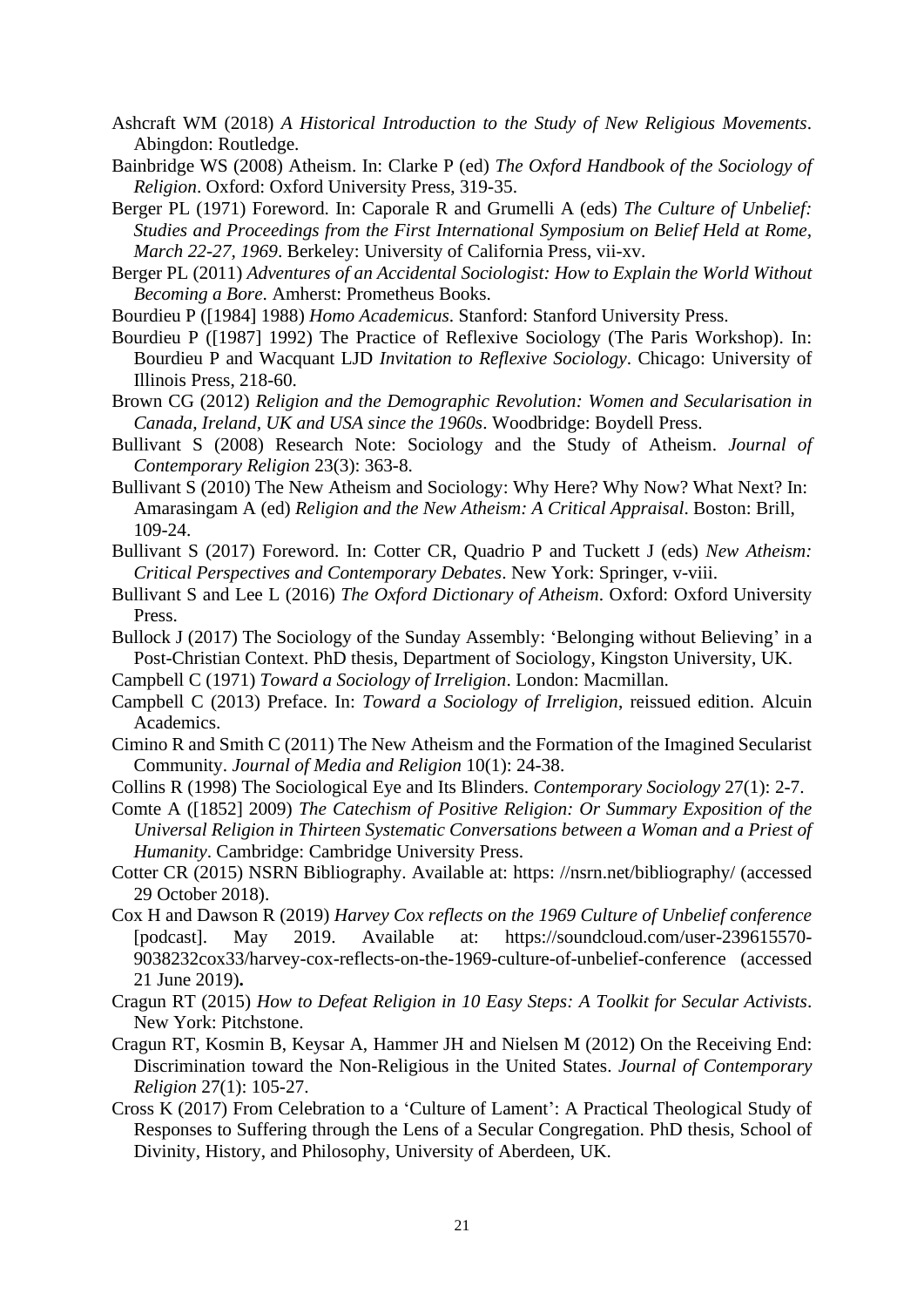- Curtis JE and Petras JW (1972) The Sociology of Sociology: Some Lines of Inquiry in the Study of the Discipline. *Sociological Quarterly* 13(2): 197-209.
- Demerath NJ and Thiessen V (1966) On Spitting Against the Wind: Organizational Precariousness and American Irreligion. *American Journal of Sociology* 71(6): 674-87.
- Dobbelaere K (2000) From Religious Sociology to Sociology of Religion: Towards Globalisation? *Journal for the Scientific Study of Religion* 39(4): 433-47.
- Durkheim É ([1919] 1982) Contribution to Discussion 'Religious Sentiment at the Present Time'. In: Pickering WSF (ed) *Durkheim on Religion: A Selection of Readings with Bibliographies and Introductory Remarks*. London: Routledge and Kegan Paul, 181-9.
- Durkheim É ([1895] 1982) *The Rules of Sociological Method*. New York: Free Press.
- Edgell P, Gerteis J and Hartmann D (2006) Atheists as 'Other': Moral Boundaries and Cultural Membership in American Society. *American Sociological Review* 71(2): 211-34.
- Edmonds B (2005) The Revealed Poverty of the Gene-Meme Analogy Why Memetics per se has Failed to Produce Substantive Results. *Journal of Memetics*: 9.
- Evans-Pritchard EE ([1973] 1981) Durkheim (1858-1917). *Journal of the Anthropological Society of Oxford* 12(3): 150-64.
- Frost J (2017) Rejecting Rejection Identities: Negotiating Positive Non-religiosity at the Sunday Assembly. In: Cragun RT, Manning C and Fazzino LL (eds) *Organized Secularism in the United States: New Directions in Research*. New York: De Gruyter, 171-90.
- Gross N and Simmons S (2009) The Religiosity of American College and University Professors. *Sociology of Religion* 70: 101-29.
- Hambrick DC and Chen M-J (2008) New Academic Fields as Admittance-Seeking Social Movements: The Case of Strategic Management. *Academy of Management Review* 33(1): 32-54.
- Kettell S (2013) Faithless: The Politics of New Atheism. *Secularism and Nonreligion* 2: 61- 72.
- LeDrew S (2016) *The Evolution of Atheism: The Politics of a Modern Movement*. Oxford: Oxford University Press.
- Lee L (2012) Research Note: Talking About a Revolution: Terminology for the New Field of Non-religion Studies. *Journal of Contemporary Religion* 27(1): 129-39.
- Lee L (2013) Introduction: Resuming a Sociology of Irreligion. In: Campbell C *Toward a Sociology of Irreligion*, reissued edition. Alcuin Academics.
- Lundmark E and LeDrew S (2019) Unorganized Atheism and the Secular Movement: Reddit as a Site for Studying 'Lived Atheism'. *Social Compass* 66(1): 112-29.
- Malcolm D (2014) The Social Construction of the Sociology of Sport: A Professional Project. *International Review for the Sociology of Sport* 49(1): 3-21.
- Martin D (1970) Rome and the Sociologists. In: Martin D and Hill M *A Sociological Yearbook of Religion in Britain 3*. London: SCM Press, 1-11.
- Martin D (2013) *The Education of David Martin: The Making of an Unlikely Sociologist*. London: SPCK.
- Marx K ([1843] 1970) *Critique of Hegel's 'Philosophy of Right'*. Cambridge: Cambridge University Press.
- McKinnon AM (2005) Reading 'Opium of the People': Expression, Protest and the Dialectics of Religion. *Critical Sociology* 31(1-2): 15-38.
- Merton RK ([1961] 1973) Social Conflict Over Styles of Social Work. In Merton RK, *The Sociology of Science: Theoretical and Empirical Investigations*. Chicago: University of Chicago Press, 47-69.
- Parsons T (1944) 'The Theoretical Development of the Sociology of Religion: A Chapter in the History of Modern Social Science.' *Journal of the History of Ideas* 5(2): 176-190.
- Parsons T ([1951] 2007) *The Social System*. London: Routledge.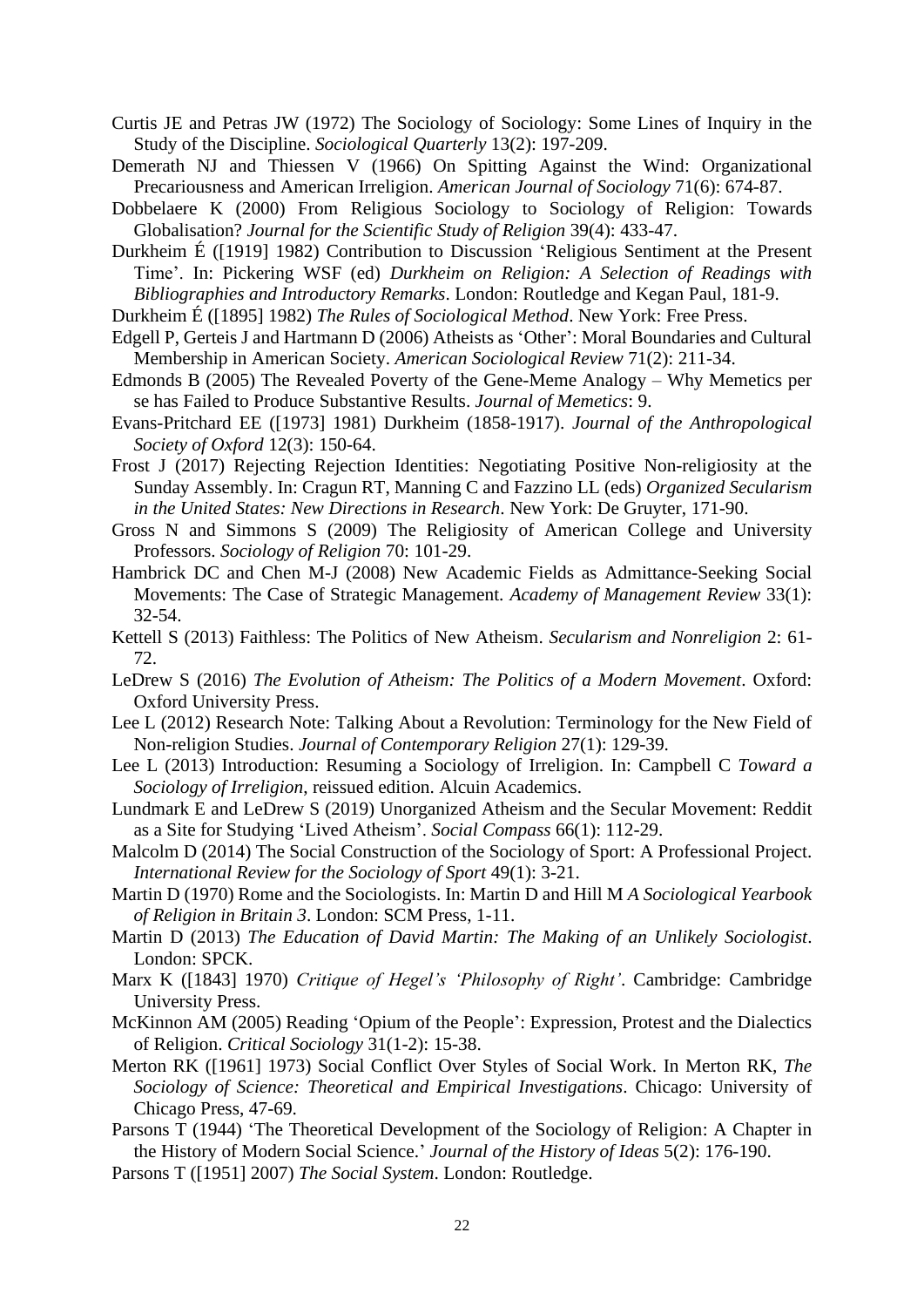- Pasquale FL (2007) Unbelief and Irreligion, Empirical Study and Neglect of. In: Flynn T (ed) *The New Encyclopedia of Unbelief*. Amherst: Prometheus, 760-6.
- Pickering, WSF (1984) *Durkheim's Sociology of Religion: Themes and Theories*. London: Routledge and Kegan Paul.
- Remmel A, Václavík D and Bubík T (Forthcoming) Studying Freethought and Atheism in Central and Eastern Europe: An Introduction. In: Remmel A, Václavík D and Bubík T (eds) *Freethought and Atheism in Central and Eastern Europe*. London: Routledge.
- Robbins T (1988) The Transformative Impact of the Study of New Religions on the Sociology of Religion. *Journal for the Scientific Study of Religion* 27(1): 12-31.
- Scott WR (2003) Institutional Carriers: Reviewing Modes of Transporting Ideas over Time and Space and Considering their Consequences. *Industrial and Corporate Change* 12(4): 879- 94.
- Smith C (2003) Secularizing American Higher Education: The Case of Early American Sociology. In: Smith C (ed) *The Secular Revolution: Power, Interests, and Conflict in the Secularization of American Public Life*. Berkeley: University of California Press, 97-159.
- Smith C (2014) *The Sacred Project of American Sociology*. New York: Oxford University Press.
- Smith C (2019) *Atheist Overreach: What Atheism Can't Deliver*. New York: Oxford University Press.
- Smith C, Vaidyanathan B, Ammerman NT, Casanova J, Davidson H, Ecklund EH, Evans JH, Gorski PS, Konieczny ME, Springs JA, Trinitapoli J and Whitnah M (2013) Roundtable on the Sociology of Religion: Twenty-Three Theses on the Status of Religion in American Sociology – A Mellon Working-Group Reflection. *Journal of the American Academy of Religion*, 81(4): 903-38.
- Stark R (1999a) Atheism, Faith, and the Social Scientific Study of Religion. *Journal of Contemporary Religion* 14: 41-62.
- Stark R (2000) Religious Effects: In Praise of 'Idealistic Humbug'. *Review of Religious Research* 41(3): 289-310.
- Steeman TM (1965) *The Study of Atheism: Sociological Approach*. Louvain: International Federation of Institutes for Social and Socio-Religious Research.
- Stolz J, Könemann J, Purdie MS, Englberger T and Krüggeler M (2016) *(Un)Believing in Modern Society: Religion, Spirituality, and Religious-Secular Competition*. Abingdon: Routledge.
- Swatos WH and Kivisto P (1991) Max Weber as 'Christian Sociologist'. *Journal for the Scientific Study of Religion* 30(4): 347-62.
- Taira T (2012) New Atheism as Identity Politics. In: Guest M and Arweck E (eds) *Religion and Knowledge: Sociological Perspectives*. Farnham: Ashgate, 97-113.
- Tomlins S and Bullivant S (eds) (2016) *The Atheist Bus Campaign: Global Manifestations and Responses*. Leiden: Brill.
- Vernon GM. 1968. The Religious 'Nones': A Neglected Category. *Journal for the Scientific Study of Religion* 7(2): 219-29.
- Vetter GB and Green M. 1932. Personality and Group Factors in the Making of Atheists. *Journal of Abnormal and Social Psychology* 27(2): 179-94.
- Weber M ([1905] 2002) The Protestant Ethic and the 'Spirit' of Capitalism'. In: Weber M, *The Protestant Ethic and the 'Spirit' of Capitalism and Other Writings*. London: Penguin, 1- 202.
- Weber M ([1906] 2002) 'Churches' and 'Sects' in North America: An Ecclesiastical and Sociopolitical Sketch.' In: Weber M, *The Protestant Ethic and the 'Spirit' of Capitalism and Other Writings*. London: Penguin, 203-20.